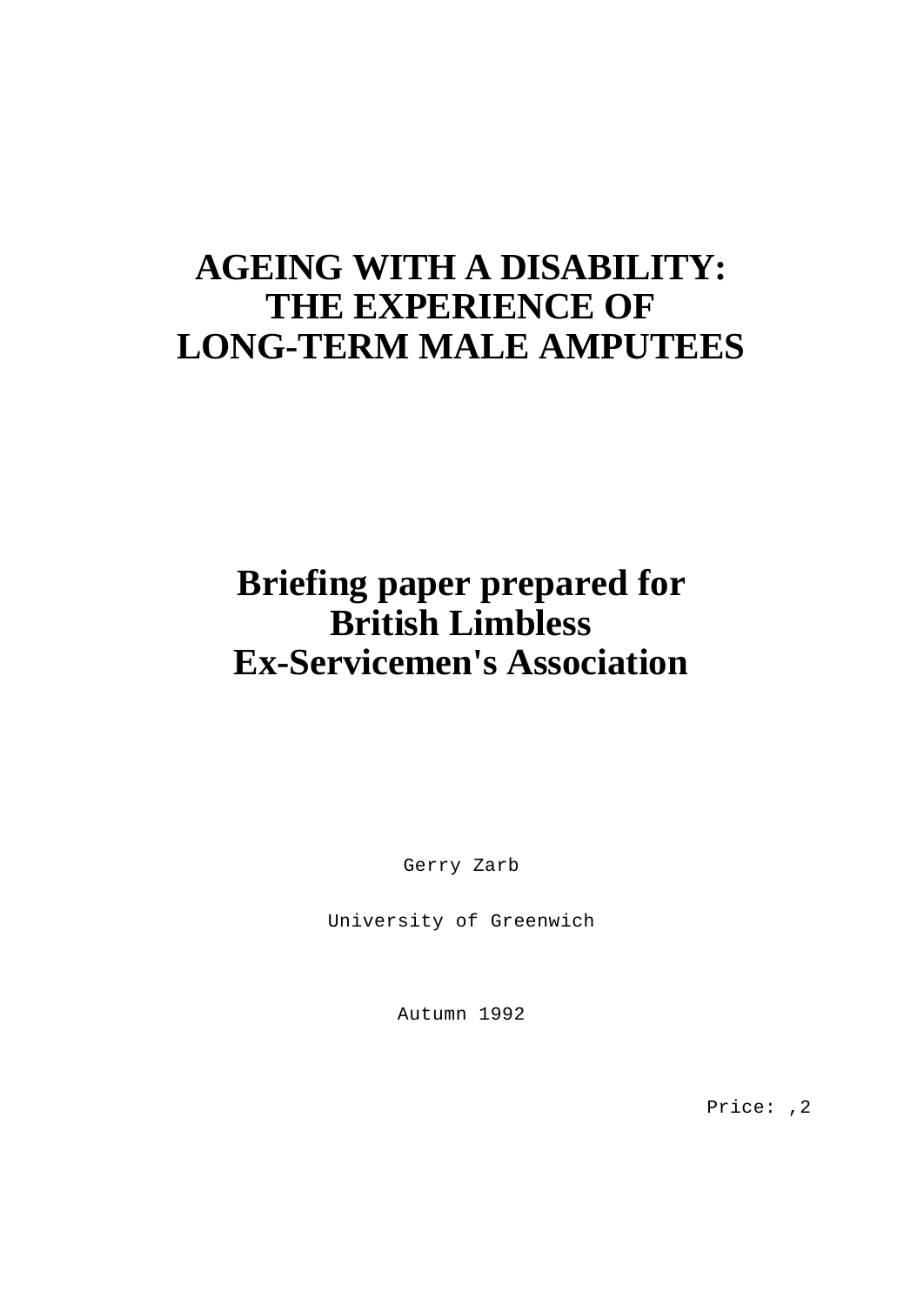#### **ABOUT THE PROJECT**

The research project - `Ageing with a Disability: The Dimensions of Need' - commenced in March 1990 and was completed at the end of September 1992. Funding for the work was given by the Joseph Rowntree Foundation. A full report - `Ageing with a disability: What do they expect after all these years?' - will be published shortly (see Appendix for full details).

The project has examined the experiences of people with long-term physical disabilities or disabling illnesses who are also experiencing the ageing process. The findings are based on responses from over 300 men and women with a variety of disabilities, including Diabetes, Polio, Multiple Sclerosis, Scoliosis, Parkinsons Disease, Limbamputations and Arthritis. 125 of these have also been followed up with in-depth personal interviews.

The project has also attempted to highlight the race dimensions to ageing with a disability. Attempts to locate older disabled people from black and ethnic minority communities through the membership of established disability organisations proved unsuccessful. Consequently, additional outreach work has been undertaken to consult with local community groups, identify older African Caribbean and Asian disabled people, and to discuss their experiences and needs.

Apart from the research itself, dissemination is also an important part of the project. The specific aims of the dissemination can be summarised as follows;

- i) to raise awareness of the existence, needs, and experiences of people who are ageing with a disability amongst voluntary sector organisations, organisations of and for disabled people, and support agencies;
- ii) to initiate on-going dissemination and debate on the practical implications of ageing with disability, and to document proposals for future action aimed at addressing the needs of older disabled people;
- iii) to suggest some of the key practical measures which older disabled people would like to see taken;
- iv) to highlight any particular concerns of different groups of older disabled people who have participated in the project.

We are also planning to organise a seminar/workshop to discuss the practical implications of our findings. This has been provisionally scheduled for Spring 1993. We are also planning to produce a practice guide for disability organisations and statutory agencies based on this seminar.

Although most of the issues raised by the project are of universal significance, it is important that the findings are made available to the various disability organisations whose members have participated in the project so that they can utilise this information in their own work.

This briefing paper is based on information given by members of BLESMA who have contributed to the project. A total of 13 male members have participated following a request for volunteers sent to 40 named individuals. The average age of this group is 71; they have been disabled for between 31 and 50 years, with the average being 46 years.

Following an overview of some of the main background issues to ageing with disability, the views of BLESMA members on specific topics covered by the research are outlined. Each section contains a summary of the main issues raised and (where appropriate) the possible implications for BLESMA and others. The briefing paper is organised around the following topics;-

- # Concern about ageing and the need for research;
- # The experience of ageing amongst long-term male amputees;
- # Physical and health problems associated with ageing;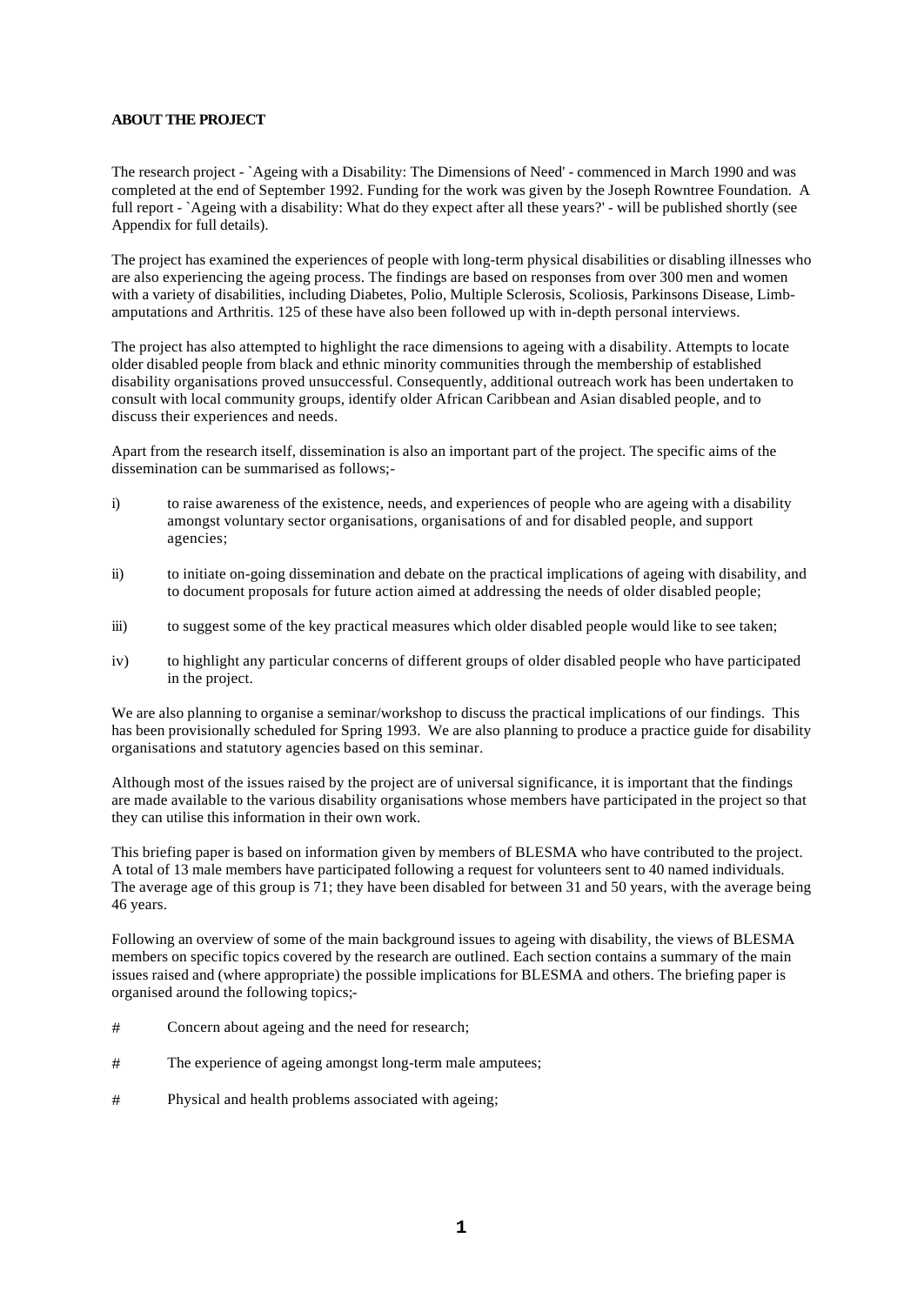- # Health services/health care;
- # Practical/personal support needs.

#### **BACKGROUND ISSUES**

The ageing of the population in Britain is having a profound impact on social policy, service provision and professional practice. However, the `ageing population' is a far from homogenous group; rather, there are important differences between particular groups, sub-groups and age cohorts, which have to be identified, acknowledged, and responded to, if appropriate services are to be provided and individual personal needs adequately met.

One particular sub-group which has been more or less completely overlooked are people disabled in child or early adulthood who are now beginning to age with their disabilities. Changing patterns of life expectancy brought about by advances in medical technology, treatment and rehabilitation mean that the size of this sub-group of disabled people is increasing. While there are no completely accurate figures, we can get some idea of the numbers involved from the two national disability surveys carried out by OPCS in the late 1960's and 1980's (Harris, 1971; Martin et al, 1988). These surveys indicate that there are just under 100,000 people aged 50 plus and disabled for 20 or more years alive today, with around another 200,000 who will reach this age within the next 10 to 20 years.

This increase in the numbers of people who are ageing with a disability is also differentially distributed according to both gender and race. First, although the prevalence of a few types of physical impairments is higher amongst males, nearly all the largest sub-groups of older disabled people contain far more women than men. Second, largely due to immigration patterns, most ethnic minority communities are younger than the white ageing population; thus, the prevalence of ageing with disability is likely to increase at an even faster rate amongst these groups over the next decade and beyond (CRE, 1987).

Despite the growing number of older disabled people, next to nothing is known about the experience of ageing with a long-term disability. It is important to consider that, while there may be some overlap between the interests of ageing disabled people and other groups in the ageing population, each group will bring it's own perspective to the ageing and disability experience. Within the population of people who are ageing with a disability, there are also likely to be differing experiences and concerns structured around race and gender. These contrasting perspectives may, in turn, influence expectations and preferences about what kind of support may be required, and how it should be made available. Furthermore, the present structure of support services fails to meet the needs of the majority of disabled people, let alone those who may be experiencing the additional problems often associated with ageing (Beardshaw, 1988; Fiedler, 1988). Almost inevitably, this means that many people in this group will fall through the net of existing support provision.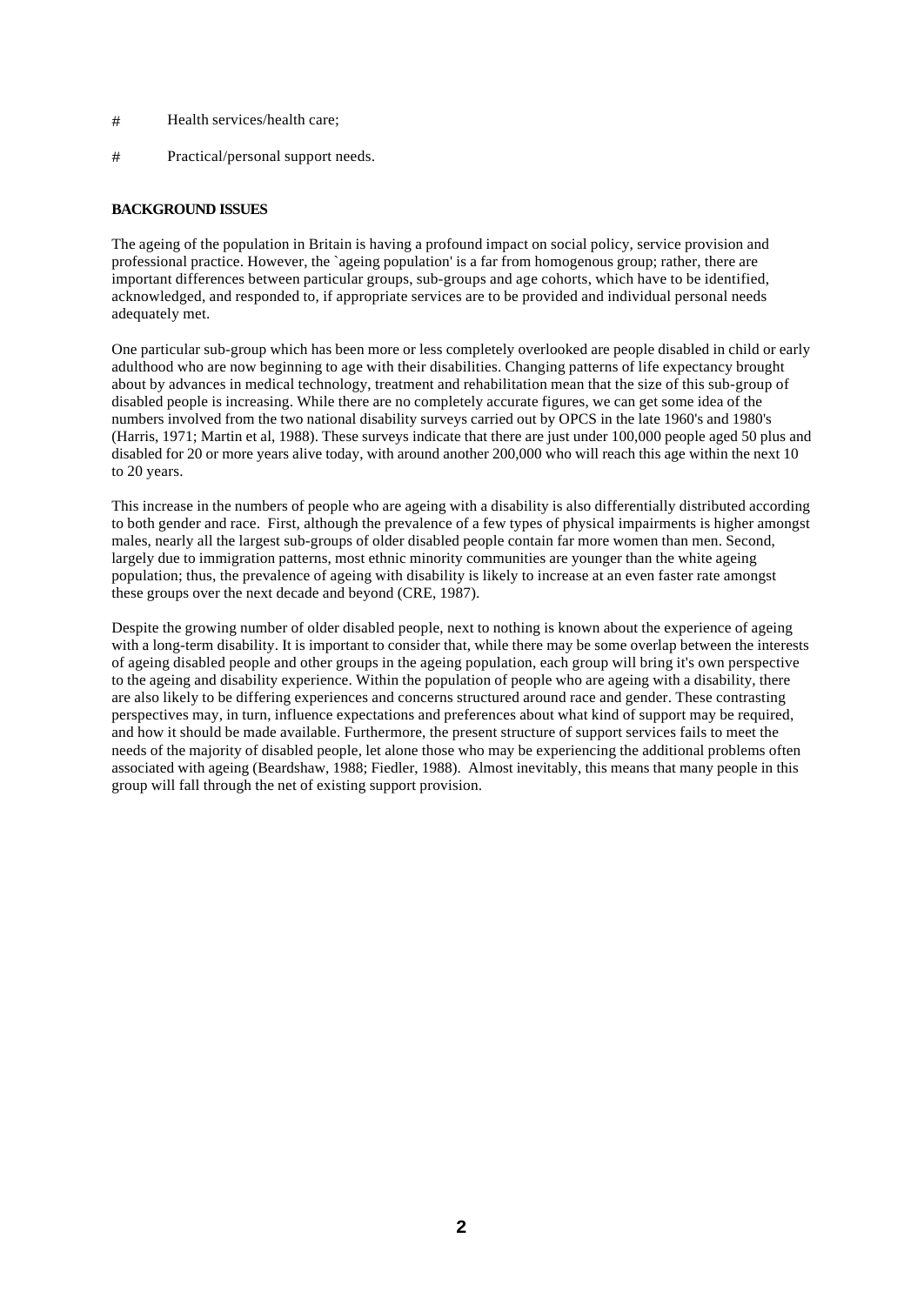#### **CONCERN ABOUT AGEING AND THE NEED FOR RESEARCH**

The response we have had from people with long-term limb amputations indicates concern about ageing and the need for more research of this kind. There are several dimensions to this concern;-

\* Some people who have contacted us are concerned about the wide variety of physical and health problems they have experienced with ageing and feel that more should be done to investigate why these problems are occurring and what, if anything, can be done to remedy, or at least minimise, the effects. Related to this, there is concern that there is very little research on separating out the effects of ageing and the long-term consequences of disability itself.

\* Even where people have not yet experienced any significant problems, some are anxious about what may happen when they are older. Apart from the implications for their own lives, some are also concerned that future generations of ageing disabled people should not have to face the same kinds of difficulties.

\* Several BLESMA members in the study also emphasised the importance of being able to establish links between physical ageing problems and their original impairments in the context of establishing eligibility to benefits and allowances. Most were satisfied that BLESMA have been working effectively in this area; although they still felt that there was a general lack of awareness and sensitivity to the issue amongst the statutory authorities.

\* While medical research is obviously important, many older disabled people clearly feel that there has been a marked lack of attention paid to the long-term implications of living with a disability in terms of quality of life issues and practical/personal support needs. Some people stated that they have been waiting for a long time for someone to undertake a study of this kind. We are very conscious of the fact that, in undertaking the study, we have raised people's expectations that the issues they are concerned about will now be given a higher profile. While the project will hopefully be able to meet some of these expectations, there is a clear need for organisations like BLESMA to take this further and incorporate members concerns about ageing into their own work.

#### **CONCERN ABOUT AGEING AND THE NEED FOR RESEARCH (Quotes)**

*"I do think that the medical profession should be looking into these things more. Alright, I know that - if you have a tin leg - you're bound to get problems with arthritis and things like that. I know that mine is to do with my disability because you do put an extra strain on your good leg to compensate - so it's bound to wear out. But, you don't know if there is anything that could have been done to alleviate some of that strain. Maybe there isn't - but if nobody tries to find out, you're never going to know for sure are you. Then there are a lot of grey areas with all of this. There are so many things that you can go wrong when you're older in any case, but nobody seems to be trying to find out what's connected to the disability and what might just be old age. Unless you have some idea, you don't know if there's anything you can do about it - if there's any treatment that they ought to be trying out. You see, if you take this arthritis - which I know nearly everybody gets - if it turns out to be caused by having an artificial limb, or if that speeds it up, which is what I would guess is what happens, then people should be told about it so that they can decide if they ought to be doing anything about it themselves. I mean, perhaps you wouldn't tear about so much when you're younger if you know you're going to suffer for it later - I don't know. Obviously, it's up to the individual - you can't tell people they have to do this that or the other - but, they should be advised of the situation so they can decide for themselves."* 

*"The trouble is that, with a lot of the problems you get when you are older - if enough people are reporting the same sort of problems, then there must be something in it. But, the doctors don't ever listen do they. That's why it's good that you have organisations like BLESMA to push people into taking some notice."* 

*"There was a survey about heart trouble - some University did one. But I don't think anyone took it up. They have established the link for lower limb amputees, but not upper. But, it is the same as far as I can tell. I certainly had these problems because of all the extra strain."* 

*"I was determined to get it established - because I wanted to make sure I could get Constant Attendance Allowance so that the pension would pass to my wife. That was my main concern. It wasn't accepted but I got the CAA anyway on account of the arthritis - so it didn't matter in the end."*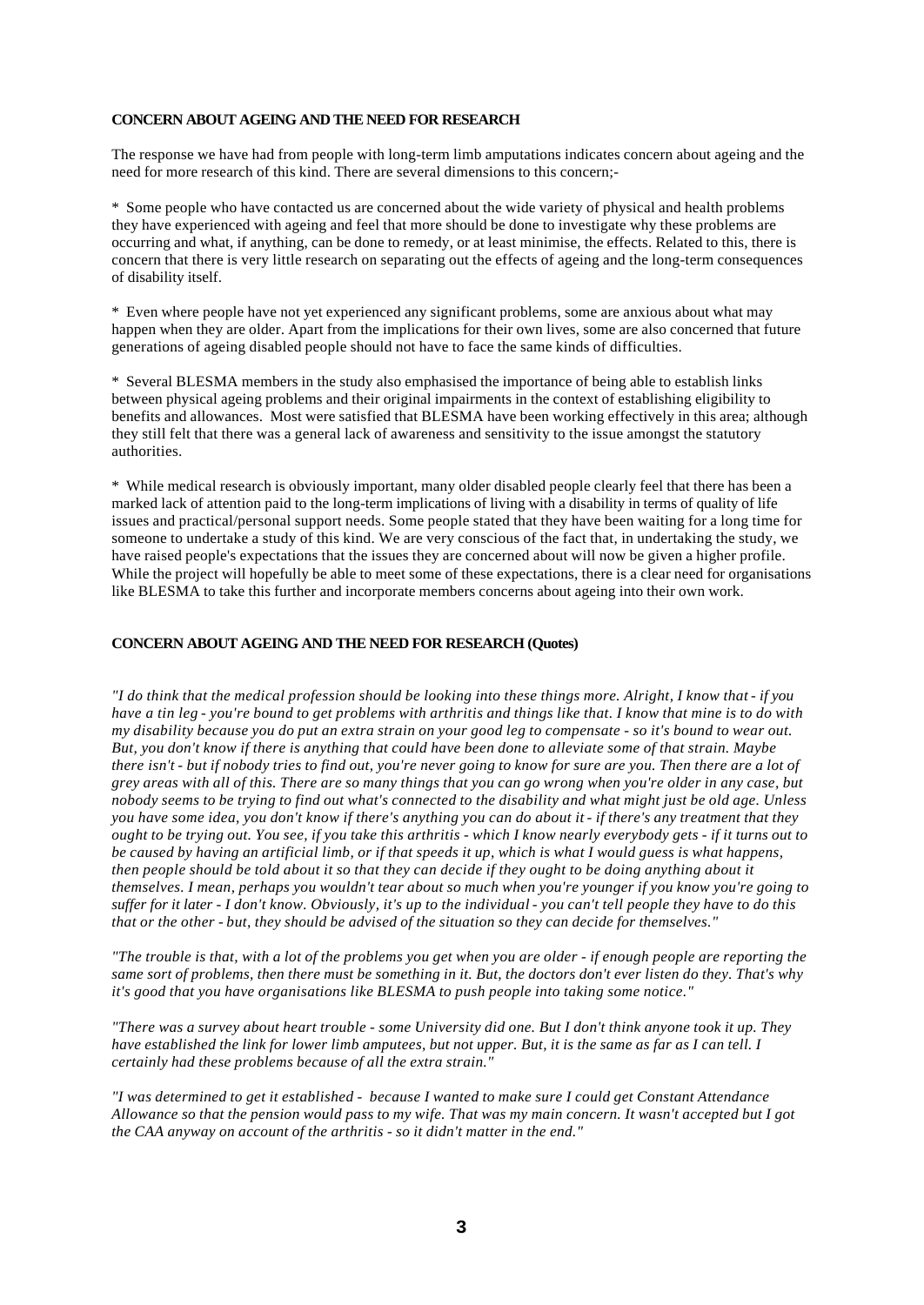*"Medical officers - they just don't take enough interest. It's just what they decide is wrong with you and you have to accept it - there isn't very much discussion."* 

*Carer: "Still, it's nice that someone comes round to listen - so you can tell them these things. Because, this is how you can find out a lot of things. Because, a lot of people just don't realise what's going on."* 

*"You see, the state of the country today - it's so lax that it is really unbelievable. I mean, what you've done, and what you've fought for, it's been for nothing. Because - the way you're treated - you're treated as if you were an outcast really. Other people - foreigners are getting better treatment than what I'll ever get. I mean, I don't begrudge them - don't think that - because, I don't blame them, I blame the Government. If anybody can get anything out of this Government, I say good luck to them - because, I can't and, what they know, I'd like to know about too so I could get it. But, I don't."* 

*"Well, people might say it's just because they're too old. But, I think the thing is that - an Englishman, he's got his own way of going about it - he just don't seem to want to bother. Because, I think he knows that if he do say anything, he's only wasting his time anyway."*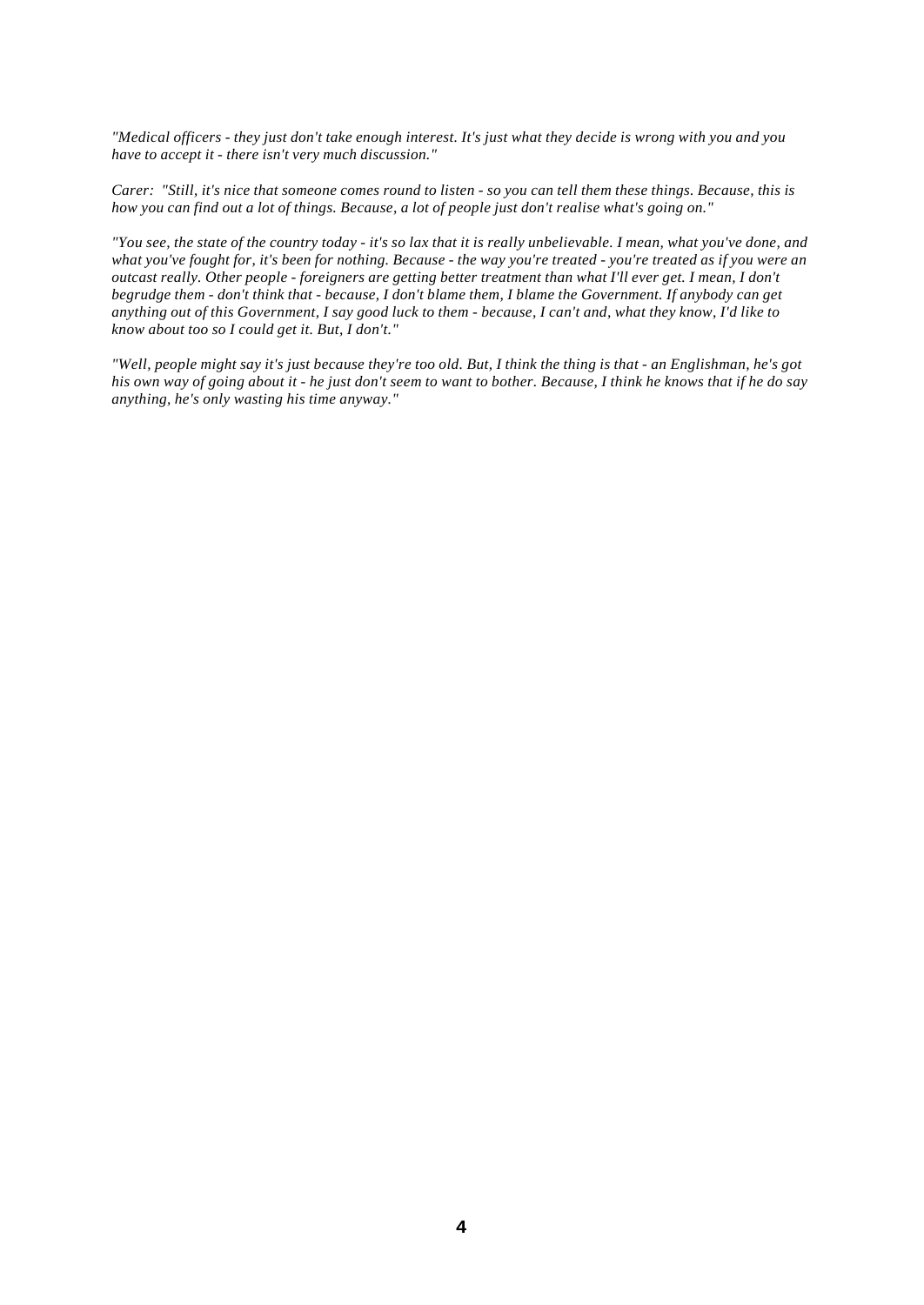#### **THE EXPERIENCE OF AGEING AMONGST LONG-TERM MALE AMPUTEES**

Although the main purpose of the project is to examine the practical implications of ageing, it is impossible to develop appropriate policies and support services without an awareness of, and sensitivity to the subjective experiences of ageing with a disability and the impact people feel this has on their lives.

The experiences reported by people participating in the study are very varied, although there are also several important common issues. In many ways older disabled people feel very positive about themselves despite, or more often because of, negative experiences of ageing as disabled people. Several people clearly feel that, living with a disability for 20 or 30 years or more in a generally unsupportive environment has certainly taught them the `art of survival' if nothing else. At the same time, the majority feel that ageing also raises the stakes as far as their continuing to survive and maintain control over their own lives is concerned. Many are very anxious about what the future has in store.

Some of the main issues identified are summarised below.

\* Many of the people we contacted felt that their needs, and even their existence, have been overlooked.

\* Because of the invisibility of disability (particularly earlier in their lives), many older disabled people feel very isolated and unable to get anyone to understand their anxieties about ageing. For some, participating in the study had been the first opportunity to discuss this for maybe 20 years or more.

\* People's perceptions of, and attitudes towards ageing cannot be understood without reference to previous life experiences. As the experience of disability will have been a major feature of the lives of all of the people participating in this study, it is not surprising that this frames their personal responses to ageing.

\* This is illustrated by people's level of satisfaction with the quality of life. The findings indicate that, ageing is typically associated with a `downturn' in people's level of satisfaction after they had been disabled for between 20 and 30 years. Also, this appears to be closely associated with the onset of the ageing process. About half of the people in the study reported that their satisfaction with the quality of life had risen again over time as they accommodated themselves to the physical and personal changes experienced with ageing. Others, however, remained dissatisfied.

\* There are numerous factors which influence how older disabled people view the quality of their lives. First, some people feel that the effects of the ageing process itself are like the onset of a `second disability'. In other words, they likened the impact on their lives to the kind of experiences they had when they first became disabled. Indeed, for some who had never really considered themselves to be disabled before, the main impact of ageing had been that they now recognised their disability for the first time in their lives. Other people felt that, while they had always found the physical consequences of their impairments difficult to cope with, the additional effects of ageing had made the situation much worse.

\* For some people, this heightened awareness of disability had been a gradual or even insidious process. Often, however, the process had been triggered by a particular problem or crisis like the death of a partner, being forced to take early retirement, or a sudden or accelerated downturn in an individuals physical well-being.

\* Several people talked about the kind of emotional changes they had experienced as they grew older. The most commonly reported changes were increased anxiety and frustration.

\* The realisation that ageing contributes to a heightened awareness of physical deterioration was a particular source of frustration for many people. For some, there were also additional consequences like having to give up working, a reduction in social and leisure activities, or the impact on personal and sexual relationships.

\* At the same time, several people felt that they were so used to dealing with problems like physical pain that they did not have much doubt about being able to cope with any additional problems they might face when they were older. In the case of ex-servicemen, there is often the added dimension that - given the circumstances in which they became disabled - they feel fortunate to have survived. On the other hand, some were bitter or disillusioned about the fact that they seemed to have been forgotten.

\* While the kinds of changes described above are often a source of considerable frustration or anxiety, some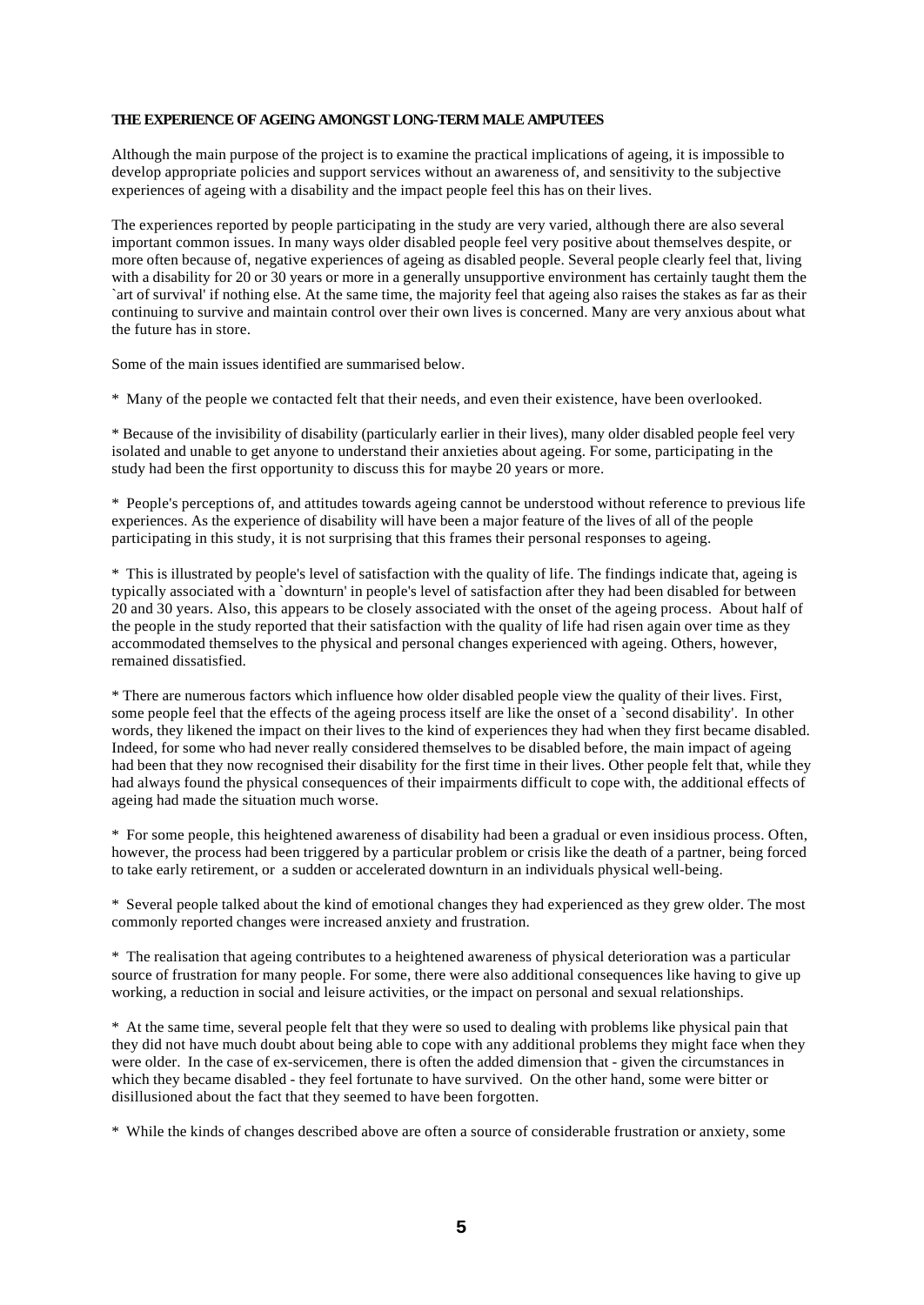people also emphasised that they would be much easier to cope with if they had appropriate support (personal and practical). However, given that so many people participating in the study have lived most of their lives without any support outside of their own family and friends, several felt that they were well equipped to develop their own positive coping strategies; indeed, they would not have been able to survive without them.

\* Faced with this situation, many older disabled people become fairly expert in the art of survival over the years. But, this can sometimes be a two edged sword for people who subsequently find it very difficult to accept needing or asking for any extra help in dealing with some of the problems they experience with ageing. This has far reaching implications for how older disabled people define their own independence, and what they consider to be appropriate and acceptable forms of support.

\* A related problem is that, because many older disabled people have been isolated for so long, they are often unable to get others to recognise their needs. Also, the cumulative effect of this kind of experience may be that some people do not have the confidence to articulate their needs.

\* Older disabled people from black and ethnic minority communities were also particularly isolated and most did not have access to the support and advice offered by established disability organisations (either nationally, or locally). The fact that less than 3% of our original sample drawn from members of various disability organisations were people from black and ethnic minority communities gives some indication of the scale of this problem.

\* Many of the people we contacted expressed significant concerns about their independence, which they saw as being threatened by physical and/or personal changes experienced with ageing. In some cases, this only extends to personal or physical independence, but for many people ageing represents a threat to their independence in the much wider sense of losing control over how they wished to live their lives.

\* These anxieties are often closely related to the lack of appropriate and acceptable support for people who are ageing with a disability. Several people were concerned about the possibility of having to make major changes in lifestyle, such as seeking more personal assistance, changing their living arrangements, or having to move into institutional care.

\* For some, such changes simply represent an unacceptable degree of compromise with how they wished to live their lives. There were others, however, who took a more philosophical view and felt that, having extra help was probably the best way of maintaining their independence, or at least avoiding any further loss of independence even though they would still resist such changes in their lives for as long as they possibly could. A small number of people, on the other hand, had either never placed much emphasis on independence (either physical or emotional) in their lives, or, had never felt they had that much independence in the first place. Consequently, they did not necessarily perceive ageing as representing such a potential disruption to their lives as some of the others.

\* These perceptions of the possible impact of ageing on independence have to be understood in the context of attitudes towards independence, autonomy and responsibility developed throughout people's lives. For example, several people perceive achieving their independence (however, they defined it) to be one of the most significant features of their lives. This was particularly relevant in the early years, when there was often no support or guidance available. Achieving this independence had often taken many years and certainly involved a great deal of effort.

\* Many people also talked about the efforts involved in maintaining their independence and how this had become harder as they grew older. Consequently, it is easy to see how the possibility of having to give up some of their independence was a source of great anxiety.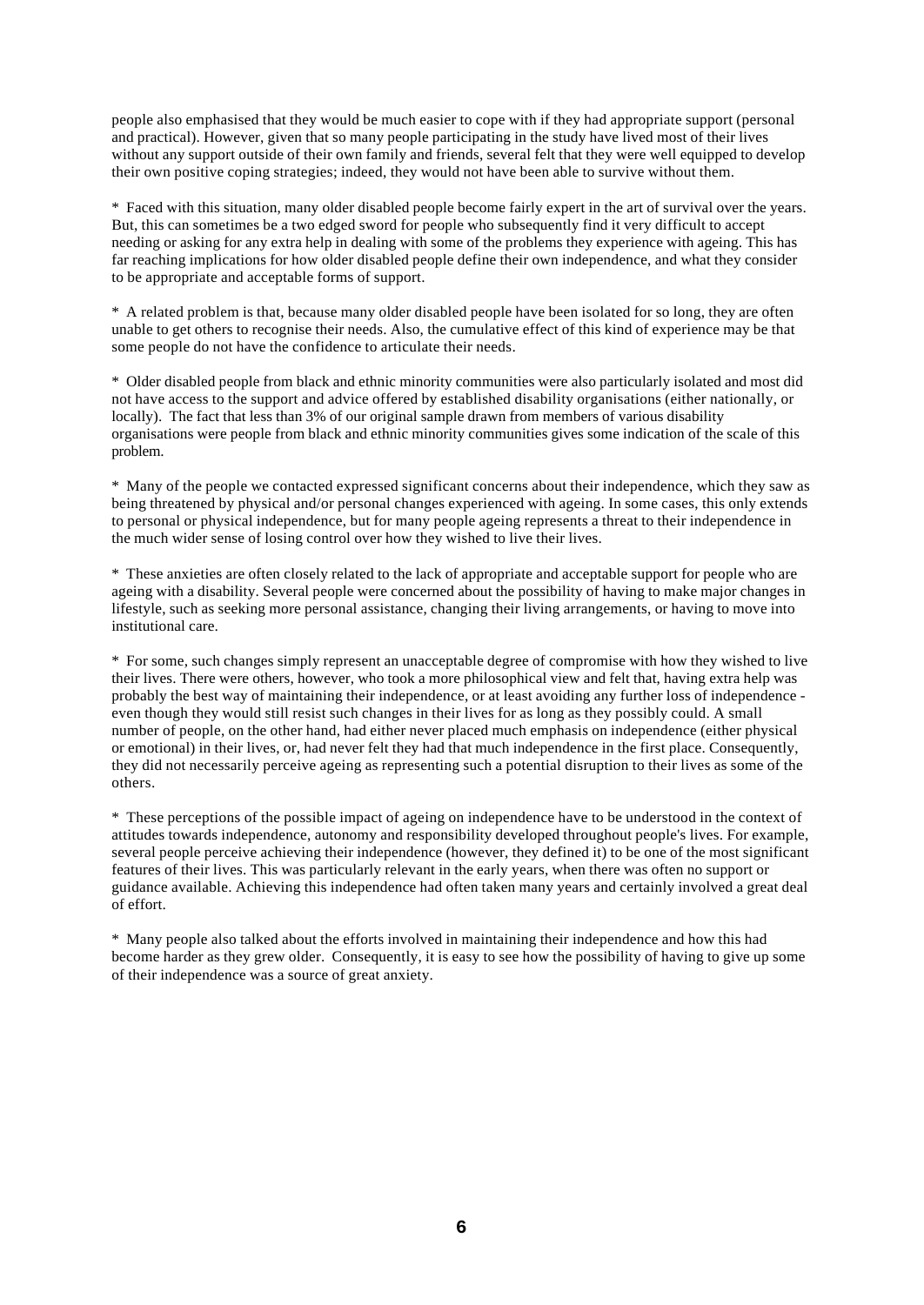#### **THE EXPERIENCE OF AGEING AMONGST LONG-TERM MALE AMPUTEES (Quotes)**

#### **(1. Early experiences)**

*"It's been so long now, that you just have to put up with it. It was only a couple of weeks before the end of the War in any case - but that's the way it goes. I mean, I know you can talk about the pension - but I know what I'd sooner have. I mean, all the money in the world aint no good to me without my health and strength."* 

*"I understand why you might want to look at what happens when you get ageing and disability coming*  together. But, I don't think you can really understand someone's attitude to being disabled unless you look at *what they were before - what their situation was like before they even got a disability. I've never let my disability beat me. In fact, I don't even think about it most of the time now. You see, to me, getting a disability*  in the first place was the biggest change there's ever been in my life. It completely changed everything at the *time because I had my heart set on being a musician and obviously - without an arm - that all went out the window just like that. But, after the initial shock - which didn't last all that long in any case - I just decided that I had to forget it and get on with my life. After all, I had my whole life ahead of me. So, after I'd made that decision, all the rest of it didn't matter - so I can't really say that I've changed one way or the other."* 

*"In any case, I think you can spend too much time talking about someone's disability - especially if, as in my case, it doesn't really matter to them all that much in the first place. It's all a bit boring frankly, isn't it. So much of this is to do with the attitude of the individual. If you keep thinking about what you can't do, then you never teach yourself what you can do - you never find out what the possibilities are. I think that too many people still have this attitude and it only makes people feel more disabled than they really are."* 

*"Really, I'm lucky to have lived like I've lived - to get to 71. I mean, when I got done I thought to myself - well, that's it. I always remember, when I was a kid, I see a man on a little skateboard pushing himself along with no legs. And I thought to myself - I nearly took a Luger to my head to blow my brains out. I was only 19 when I got called up - so that's the sort of thing that goes through your mind. You think to yourself - when you see that man on a board pushing himself along, you think to yourself - I couldn't do that. You don't think about artificial legs and things like that. You just think to yourself - cor blimey, how am I going to go through life like that. So, you think - I'm going to pop myself of - and that's it. But the thing is, you don't realise until you see these people that are worse off than what you are - it makes life seem a lot better than what it did before. So, that's the way I look at it now - there's always somebody else worse off than me."* 

*"When you were in the PoW camp - you used to think about all the things you were going to do when you got out - if you got out. But, that's the thing you see - you never knew if you were going to make it home. So when you did, you're always thankful for that and, everything that's happened since is a bonus in a way. I think that stays with you - it does tend to make you just be grateful for whatever you get out of life."* 

*"It's not true that ordinary people were all wonderfully optimistic when the war was finished. Many of us didn't know what to expect - but we knew it wasn't necessarily going to be easy. But, I think we have the right to expect more than we've had in return for what we did for this country."* 

*"I was a driver - I was driving big artics. I just blocked it out because, they used to tell you - when you're*  disabled - you can't get a job. So, I just never told them. I mean, a few times I nearly got killed and I can't *remember how many times I fell over - I used to fall over on the ice and snow. But now, I can't even walk round the corner - I've just had enough. I used to go out to work in pain - in agony. And I used to think - what do you have to do just to make a living? But, all them years, it gets on top of you. I mean, I was pleased with what I was doing because it meant I could do a days work and I was quite pleased with myself for doing that. I was in agony - but I done it."* 

*"I was a machinist before the war - but they wouldn't let me go back to that because it was too dangerous. So, I went to this rehabilitation workshop instead. I was just dismantling bits of electrical equipment and chucking them in a box - that was it. Well, I stuck it for about 3 weeks - I was bored stiff. I said to the manager - you'll*  have to try and find me something else or I'm afraid I'll have to have to ask for my cards. I didn't want to but, it *wasn't any good to me - I had to think of my future. Anyway, he came back and asked if I fancied pushing a pen. I'd never touched a pen in my life, but I thought I may as well give it a go. So they gave me a job in the*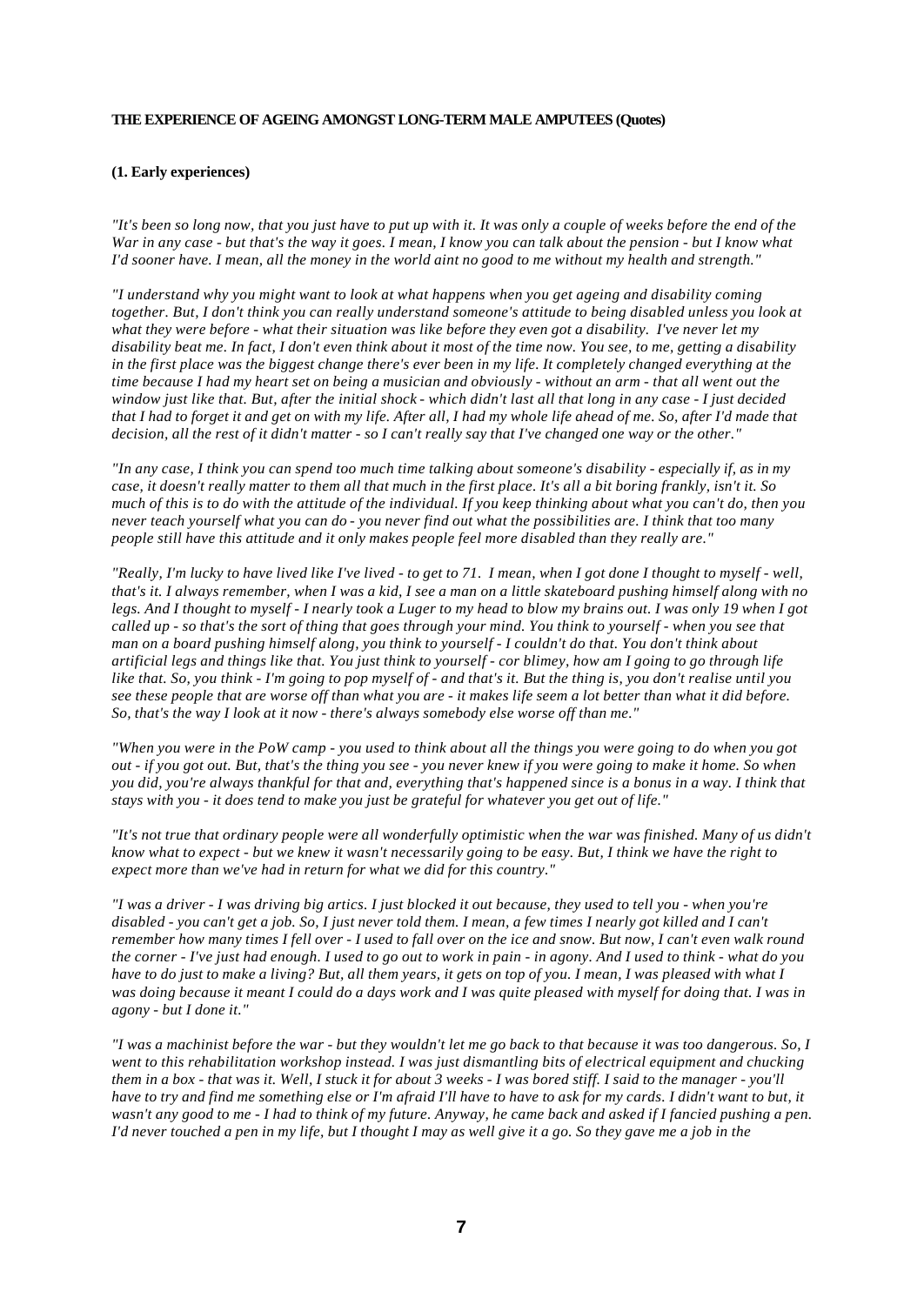*engineering shop as a clerk. That went on for a few years and it was alright - np problems. Then they said they wanted to give me a new posting and I had to go to Scotland. I said - there's no way I'm going to Scotland - I was living in London and I had the wife and my son there. So then they said - well, there is another post in Wales. It's just not on is it - I couldn't believe they'd treat someone like that. I mean, I've never asked for any special dispensation. I just ask to be on an equal footing with everyone else. But that really got to me - being pushed around like that. Before that I always said that we're not disabled - just incapacitated. But I turned round and said - what a way to treat someone who fought for their country. I'd never flogged my disability 'til then."* 

*"I was lucky, because I had my amputation done in Denmark. So, I did have six months rehabilitation before I was discharged - I wouldn't have had that if I'd been sent straight back because they hardly ever bothered with any rehabilitation here. I think it does make a tremendous difference - I would never be as fit as I am now if I hadn't had that. But, although it was very good on the physical side - there wasn't any help at all with finding a job or training or anything like that. I think that's still a problem even today. The standard of rehabilitation for disabled people in this country is very poor - very poor. I mean, there are supposed to be resettlement officers - but, you show be someone who's actually ever found them to be any use. And, the employers are supposed to take so many disabled into their jobs - but they don't - and the government don't ever check up on them. In fact, the government departments probably have the worst record of all."* 

*"The thing about rehabilitation - it is so important - because, if you're going to make your way in life, you need to be able to explore all the options that might be available so that you can be as independent as you possibly can be. That's where I missed out because - alright, I have fought my way up and I have been very independent - but, you think how much easier it would have been with a little bit of help and advice at the beginning. And, what about all those who can't do it for themselves - it affects them for the rest of their lives, it affects their confidence."* 

*"I wasn't told anything - I had to find out for myself. A bit more help with getting a job would have been a good thing. When I came out of the army they said - oh, you'll be alright, you'll have a job for life. Well, I did get a job but it didn't last long - I was made redundant in 1945."* 

*"There was no help finding a job. They didn't want to know. You're just finished as far as they were concerned you just have to find your own way. There was no chance of a house or anything like that. No, in my opinion you're very badly treated. You were just sent out and that's it. It still causes a lot of bitterness - there was no help at all."* 

*"I do think rehabilitation is very important. It can affect you for the rest of your life."*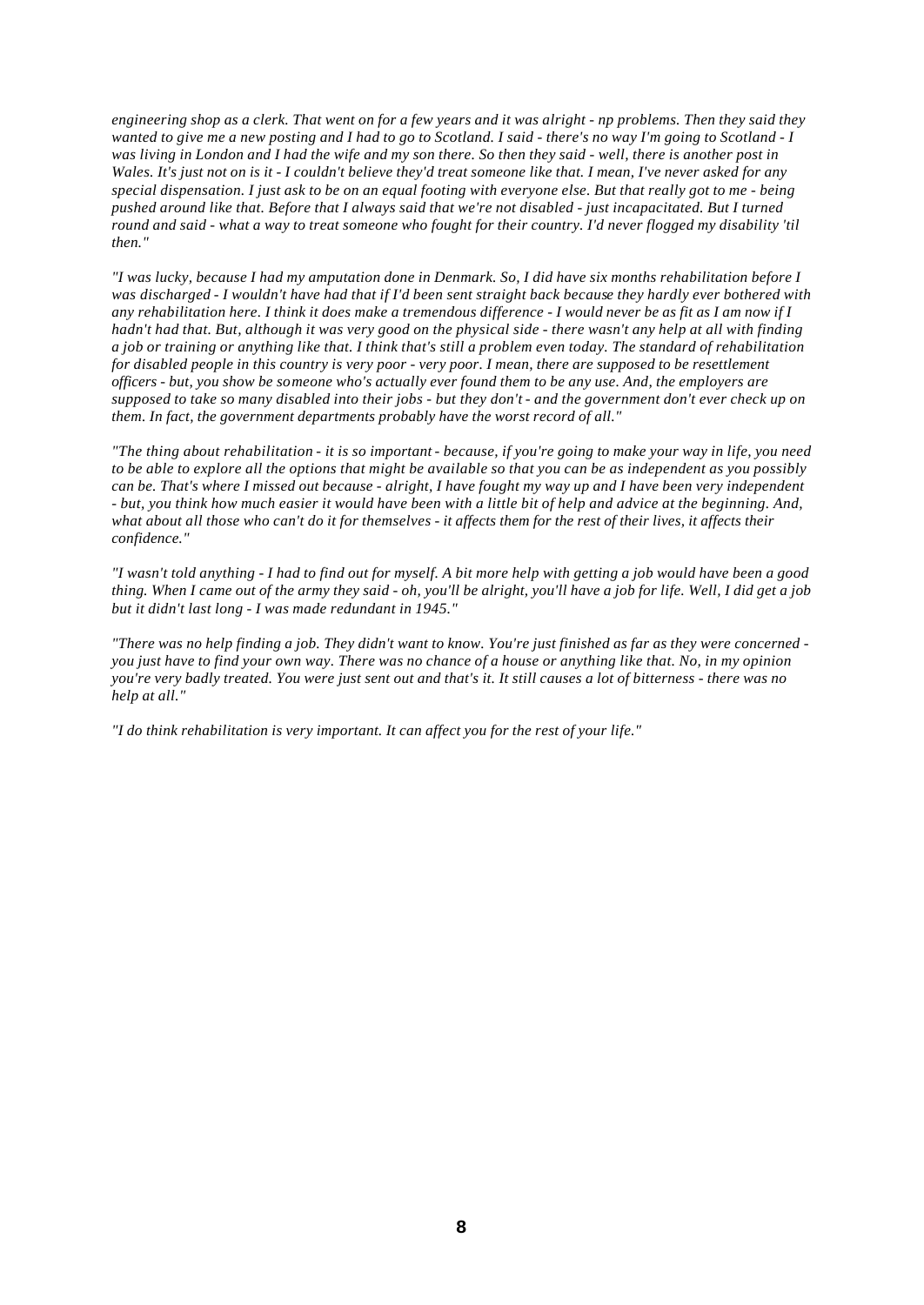#### **(2. Later experiences)**

*"It's a very slow process - it gradually creeps up on you. You deteriorate as you get older and it seems to be speed up all the time. Especially at the age we are now - I'm 70 and I can't do what I did when I was 60 even. I can't climb stairs anymore - which is causing me a lot of problems obviously - and I can't do the garden anymore, which really grieves me, seeing it go to pot like that. I can't get in the bath anymore - well, I can, but I can't get out again. Something like that though - it seems to suddenly hit you. One day you can do it and then you suddenly find you can't. And it does get to you a bit obviously - I cried the first time I realised I couldn't get out of the bath - that's how it got to me. But it's not really specific things that you can pin down - it's just the wear and tear on the limbs. Basically, that aside, I'm actually very fit. I've never been in hospital or anything, and I hardly ever need to bother my doctor - it's just this wearing out. The only specific thing I've got is cervical arthritis because I never use the arm, that's what that is obviously."* 

*"The doctor - if I wanted him - he'd be over here like a shot. But, like I say, there's not a lot they can do. But, you do get in such a state that you could top yourself. The pain - it's so consistent, that it just don't seem to give up. It knocks you down - like, when the grandchildren come over it's too much, it does take you down a bit because, you aint got time to think about anything else when you've got this (pain)."* 

*Wife: "He does get to the state where he just bursts out crying -when he's had enough."* 

#### *"I get very depressed."*

*Wife: "He gets ever so depressed. You've got to keep something going all the time - to keep his mind going - you know what I mean?"* 

*"It's just the last 10 years - I can be sitting here, and all of a sudden, the tears just come down my face. You know, if you just sit here all day, sometimes you do get down. I mean, I'm not a miserable bloke - but that's how it gets you sometimes."* 

*"I worry about if anything went wrong with the house. I worry that - if I go - that the house is paid for, so I don't leave her (wife) no debt. You know what I mean - that's the only thing that worries me. I mean, I don't worry over myself - I never have done."* 

*Researcher: Do you think that there's anything that could help with your depression, or do you think that it's something that you just have to put up with?* 

*"I don't think anyone could do anything. It's just that it's in your own mind, and I don't think anyone could do nothing about it really. You just have to get it out of your system. Once I've had that cry then it gets it out of you, then you're alright. So that's what I do."* 

*"The only thing that would really do it as far as my independence is concerned, is if I ended up in a wheelchair. That's the only thing that would really worry me - I just don't see how I could be independent if that happened. Alright, you know that you're going to gradually deteriorate - I've known that right from the start, and I accept it. But, there's a big difference between having to struggle to do things, and not being able*  to do them at all. I suppose if that did ever happen, I would have to go into a home or something - but I hope it *never comes to that."* 

*"When you've been disabled for 40 years you do become very independently minded. Lets face it, you wouldn't survive that long if you didn't - obviously. So, I suppose you would perhaps be more reluctant to give up any independence if you were ever in that position. But, fortunately, you also tend to become a little more adaptable when you are older so I suppose you can put up with a certain amount of change if you had to - I'm not sure."* 

*I am a very independent sort of bloke. I suppose that I don't really want all that much but, the way I feel about it, you like to know that there is a little bit of help if you need it."* 

*"I've always taken a very philosophical attitude about that (disability), because I know that I'm one of the lucky ones. The blokes who really lost out are the ones we left behind under the sand - all they had to show*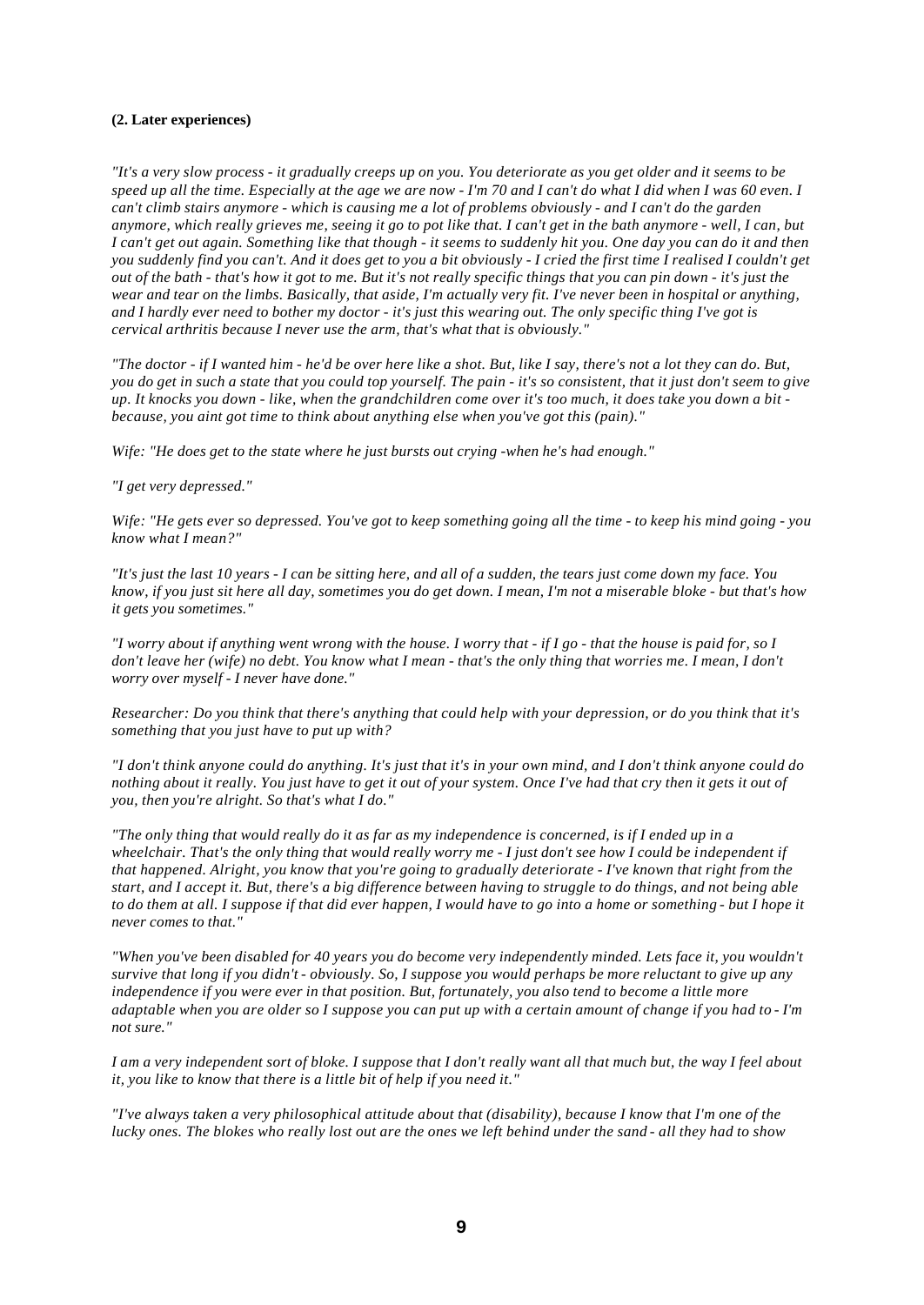*was a wooden cross sticking out of the ground. So, you never get down about it because you always think to yourself - 'that could so easily have been me'. But, the funny thing is that the way I feel about it has just got better and better over the years because I never let it get in my way. I knew right at the start I had to motivate myself to make something out of my life - because, you can be sure as hell that no-one was going to do it for you - and that's the way I've always gone on. So, even now that I'm deteriorating the way I am, I still never let that get me down. It's as if the two things sort of go in opposite directions. Physically you are going downhill - and*  fast - but, mentally, you get stronger and more determined. That's been my experience, but you'll probably find *that a lot of people will tell you much the same."* 

*"I do get frustrated because I can't do what I know I should be able to - what I used to - especially since I retired."* 

*"Well, I don't bear no malice over it. I mean, it's the people under the ground who never come back - they're the ones. So, I don't bear no malice or nothing like that. I was called up to do these things, and I was just one of the unfortunate ones. But, I'm not unfortunate really - I'm one of the lucky ones. Because, as I say, the others never came back. I mean, you do get a different outlook on life. Like - I like to go swimming. But, you think to yourself - if I was to dive in the pool, you know, with one leg and all that - you feel out of place. I mean, all them things you can't do - but that's just how it goes. All you're left with really, is the pain - and that, you've just got to put up with."* 

*"I think, personally, that, if you are disabled you always go flat out to prove that you can do anything anyone else can do. You don't want to ever admit defeat. It's an ego thing I suppose - well, it is with me anyhow. So, in a way, I've never considered myself to be disabled. But, if you're asking how well I think I've coped, I'd say I've been pretty successful at it."* 

*"Of course there are things I can't do as much of as I'd like. So getting older does effect you in that way. But, I wouldn't say it bothers me particularly - I'm still very positive about life, I'm pretty fit for my age - I can't complain at all really."* 

*"Sometimes you get frustrated. Everything takes so much longer."* 

*"The only thing that really set me back was losing my dear wife. But, even then, there is always a positive side because you find out how much people are prepared to rally round and support you. I am very lucky because I have such good friends and they helped me get through that. But, the things is that, you have to remember that you've have to help yourself first. If you do that, and people see that you are making the effort, then they will help you along. I've always gone out of my way to help other people and I think, if you do that, it does pay off for you because the friends you've made aren't usually going to turn you away if you need anything, or when something happens to set you back - that's the way it's always been."* 

*"I don't have any difficulty motivating myself to keep everything going - even though it is a lot more of a strain than it used to be. I have to do it - not only for myself, but mostly for my wife. She was always so supportive in my life and I feel I owe it to her to keep everything the way it was when she was alive. For example, when I have visitors they always remark how spotless this place is and they wonder how I manage to keep it like this. But the thing is that, that's how (my wife) always kept the house and so I want to make sure that it doesn't slide - I'd feel as if I was letting her down if I ever did that."* 

*"I retired when I was 59 on medical grounds. I stuck it out for as long as I could - I worked for 47 years - but it was getting too much. It was the finest days work I ever done though - I don't find time drags or anything."* 

*"I could have retired when I was 60, but I decided to stay on a bit longer until I got too tired. After three years I thought I'd had enough - especially with having to get out in the cold winter mornings."* 

*"I've always had the attitude that - you work for as long as you can. The only time I ever went to the doctors was when I went to Roehampton (limb fitting centre). Anyway, I think a lot of people on state benefits are much*  worse off because of it. I don't just mean the money itself - I mean, it makes for a sort of dependence attitude if *you know what I'm saying. There's no incentive. So, I've never really had much help and haven't asked for any either. The only thing really was that, I had to get a bath seat and some hand grips because that was getting a bit tricky. There wasn't any problem though. We saw the social services woman and they came the next day simple as that. I think a lot of it is the attitude you have towards these people. If you are antagonistic they're*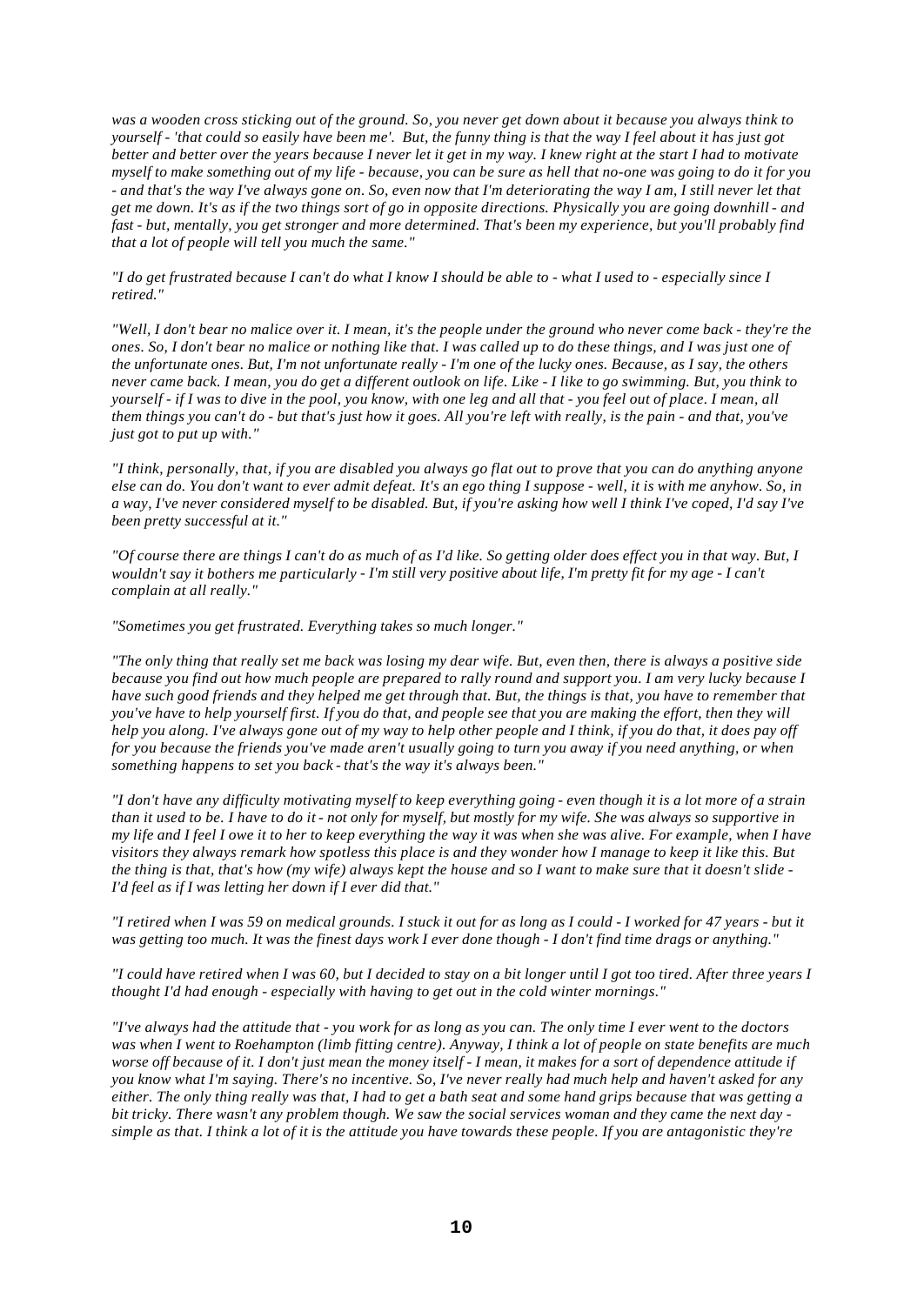*probably a bit less inclined to help you out. I don't know, but I've never had any problems."* 

*"I can't do as much gardening as I'd like to ideally - that's because I get too out of breath and have to sit down and rest every few minutes. But, fortunately, most of my hobbies have always been indoors - I love listening to music and I'm very interested in photography - I'm never happier than when I'm pottering around in the house."* 

*"I still have a couple of lady friends, so that's obviously going alright. Actually, there is one woman in particular who you could say I am serious about. I did propose marriage not so long ago, but she wants to just stay friends at the moment - which suits me fine."* 

*"I don't go out a lot - that is out of choice. Although, we do have a local social club here and I can always pop over there if I feel like it - we do that occasionally."* 

*"I enjoyed working, but I always wanted to be able to spend more time sailing and doing all the other things that you enjoy doing just for yourself. So, when I retired, it gave me much more freedom than before."* 

*"I always have plenty to do. In fact, I'm even busier these days than when I was working."* 

*"I love gardening but it's out of the question now. It's just too much for me - the same as with the decorating and all the odd jobs about the house - I just can't do them. It's age as well as disability. So, nowadays, I do a lot of reading - I can always find things to do."*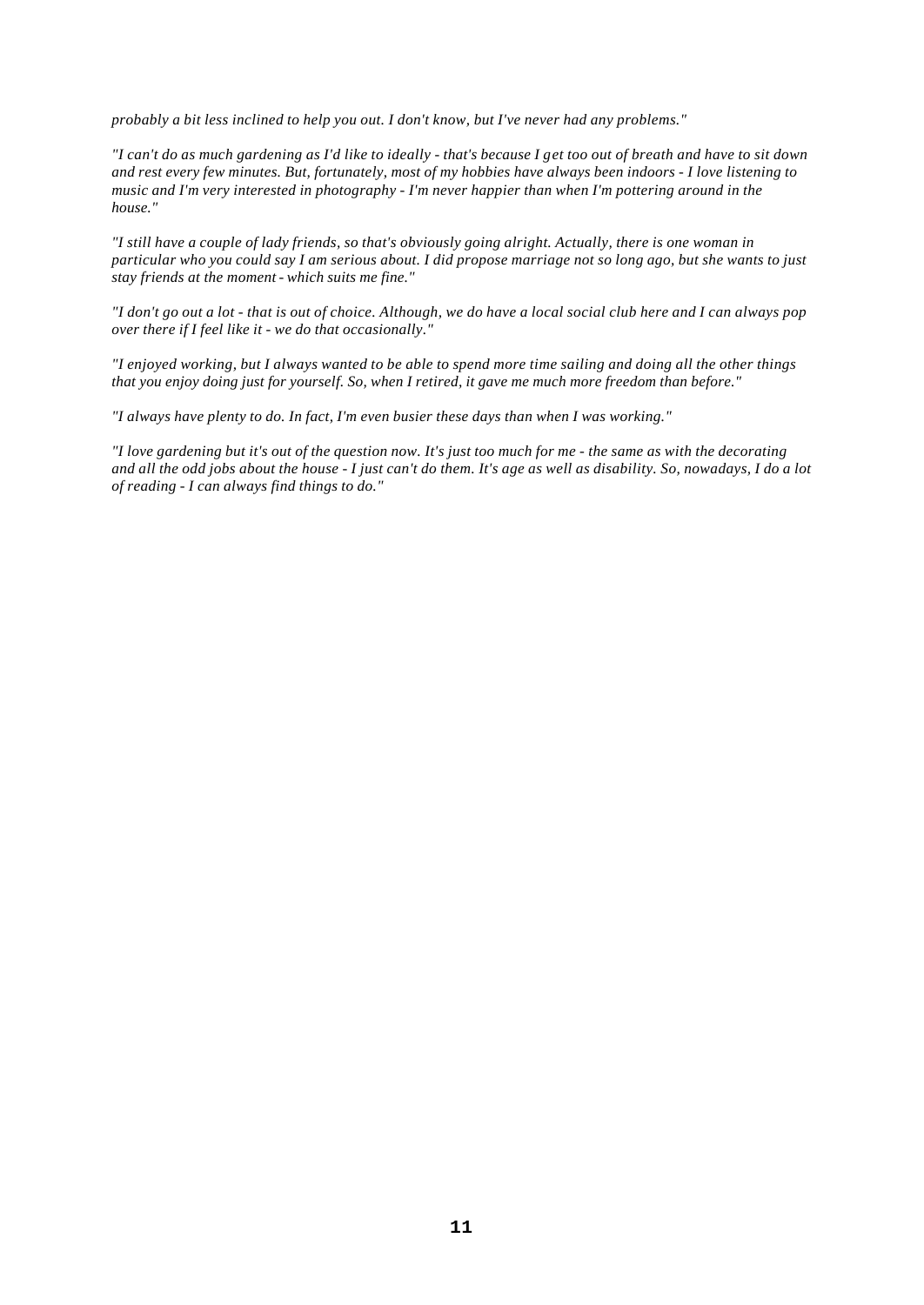#### **PHYSICAL CHANGES/PROBLEMS EXPERIENCED WITH AGEING**

Members have reported a wide variety of physical and health problems/changes experienced with ageing. Some of those commonly experienced (eg. decreasing mobility) may well be associated with the `normal' ageing process (although there is no universal agreement about what normal ageing actually entails); at the same time, there are a small number of problems/changes which seem to have a slightly higher prevalence amongst long-term amputees. As mentioned earlier, several people felt that there is a need for more work on separating out the consequences of ageing and disability with a view to (hopefully) being able to prevent or mitigate some of the problems experienced. Clearly, until more is known and understood about the long-term consequences of disability, it will be difficult for the medical profession to develop appropriate medical interventions.

A breakdown of the kinds of physical problems and changes reported by amputees who participated in the study is given in Table 1 below; those reported by other groups of older disabled people are also shown for comparative purposes.

\* While it would be unwise to draw anything other than very tentative conclusions from a sample of this size, there are a small number of problems/changes which appear to have a higher prevalence amongst this group which should be highlighted for further investigation. For example, arthritis and other rheumatic problems, coronary disease, increased pain, circulation problems, spondylosis, asthma, spasms, ulcers, headaches/dizzy spells, and problems with shoulder, arms or hands were more likely to be reported by long-term amputees.

\* On the other hand, there were some problems which have a lower prevalence, or are even non-existent amongst this group. These include problems with vision, decreased energy levels, osteoporosis, problems with weight gain, and limb deformity.

\* Some of the most common problems/changes reported are also very prevalent amongst the general ageing population. However, the effects of these when combined with pre-existing disability related conditions are often cumulative, and can have significant consequences for the quality of individual's lives. There are also implications for the provision of practical support which are discussed further below.

#### **PHYSICAL PROBLEMS ASSOCIATED WITH AGEING (Quotes)**

*"I have had bad back trouble in the last 3 or 4 years. It does affect getting in and out of bed - and when you're having a bath. So, sometimes my wife has to help me - and with dressing some of the time as well. But, we manage very well at the moment - I shouldn't think we need any extra help just yet."* 

*"I definitely feel the cold a lot more. I think it's the tablets - the angina tablets - because they do thin the blood out."* 

*"I had problems with my lungs, and my shoulders originally. With my shoulders, it's got worse now because I*  have arthritis in the shoulder, but I also have it in my good shoulder. With the breathing problems as well, it *has affected my walking very badly - I'd say it's been especially bad the last 10 years. I could have had an operation they said but, it's not for me at this age. You don't want to have to start learning to walk again - not now."* 

*"I've had insomnia for many years now. But, I've taken so many tablets - they just don't work anymore."* 

*"I have worn out physically - definitely. But, a lot of that is to do with work. You see, if you walk with a stick, nobody will give you a job. So, for all those years I used to get by without it, so, naturally, you wear out much quicker because of that. In the end, I had to start using a stick when I was 60 but I really should have been doing that 10 or 15 years before - that's when it started to get really bad."* 

*"I have had problems with my good leg - arthritis and allsorts. The doc suggested I had an operation, but I don't think too much of that idea. If anything went wrong, if anything happened at all, I'd be completely stuck so, I won't take the risk."* 

*"You go round the doctors and they keep giving you tablets, but they don't do any good. I have pain killers but*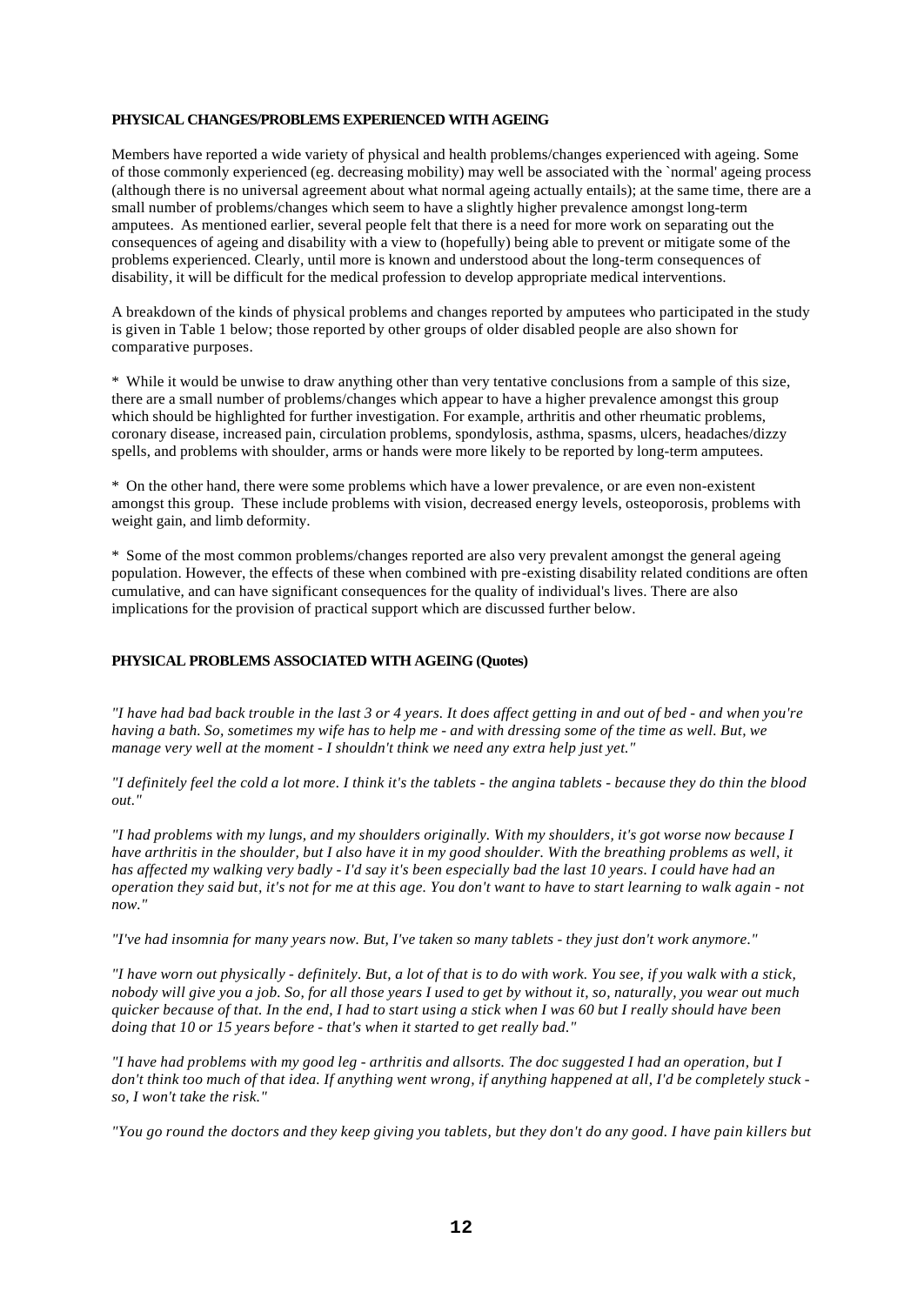*they don't make no difference - they do wear off - they do no good for me really. I get about 2 hours kip a night, if I'm lucky, because of the pain - it just don't go away."* 

*Carer: "You can't moan. He just has to put up with it - and with his age as well - he is 71."* 

*"Dressing myself is the other thing - I just don't have the movement in my arm any more with the arthritis."* 

*"It's no good keep going round to your doctor, because they can't do nothing. I mean, I have been on the point of suicide - it got so bad - that's how it got in the end (pain). The pain was so bad - you can't describe it really. It's horrific really - mind you, there's not a lot you can do about it."* 

*Researcher: Did you talk to your welfare officer about seeing a specialist?* 

*"I did - I did go and see the Neurosurgeon. I was in there a week, and I came out with a collar. It's no good going back there because they can't do nothing. He just said - your spine's worn out, but if you still get the pains, come back. There's not a lot I can do, he said. But, what's the good of that. If they can't do nothing, what's the good of going back? You're only wasting their time and your own. It's a waste of time."* 

*"I have osteo arthritis - in my good arm. The other thing I have is this spondylosis. It's the weight and the extra strain - because you're always doing everything with one arm. You're making one do all the work of two."* 

*"I consider myself very fortunate. I had a guillotine - straight off. The amputation I had was very good and so I haven't had as many problems as I might have done."* 

*"My heart attack was brought on by all the strain of walking about on an artificial limb for all those years - I know that for a fact, and it's been accepted now. But, you have to fight, fight all the time when this sort of thing occurs. I did my own research and turned up this paper which proved that heart attacks are caused by the amputation. It was from America - someone had gone into it all and proved it and now, I think it is generally accepted that that's what happens. Of course it makes a big difference because I was reassessed from 40% to 80% after that. And, because of that, it also means I can get the mobility supplement and unemployability which I didn't get before."* 

*"There isn't any doubt that having a long-term disability must mean that the ageing process is going to be accelerated. If you ask me, I'd say it's not just speeded up, it's more like an exponential change. I mean, I have rheumatism and all the various aches and pains that you get. But, when you put it all together, you can bet your life it's going to be a lot worse than if you didn't already have a disability to contend with."* 

*"I know that you will get parts of the body wearing out as you get older - there's not very much you can do about that. But, I'm not sure that it's always easy to tell what you would have had anyway and what might be to do with having an artificial limb. On the other hand, there are some things which I know for a fact are connected to that. I've got spondylosis in my upper arm and right across my shoulders for a start. That, I have been told is to do with the strain I've put on the arm. I've also got a bit of that - what do they call it - a slight curvature at the top of my spine. That must have something to do with it as well."* 

*"As you get older it (pain) definitely gets a lot worse. Also, I had a duodenal ulcer. I presume that was caused through the army - with all the strain and mucking about and all that. I've only got a quarter of a stomach, and as I say, my spine's nearly gone completely - and I've got one leg off. So, really, I'm just like a spare part unit."* 

*"You see, you get all these phantom pains in your leg. As you get older, that's getting more severe anyway now, they're more sharper pains than what they were before. But, the doctors don't seem to know much about it - so that's how you go on."*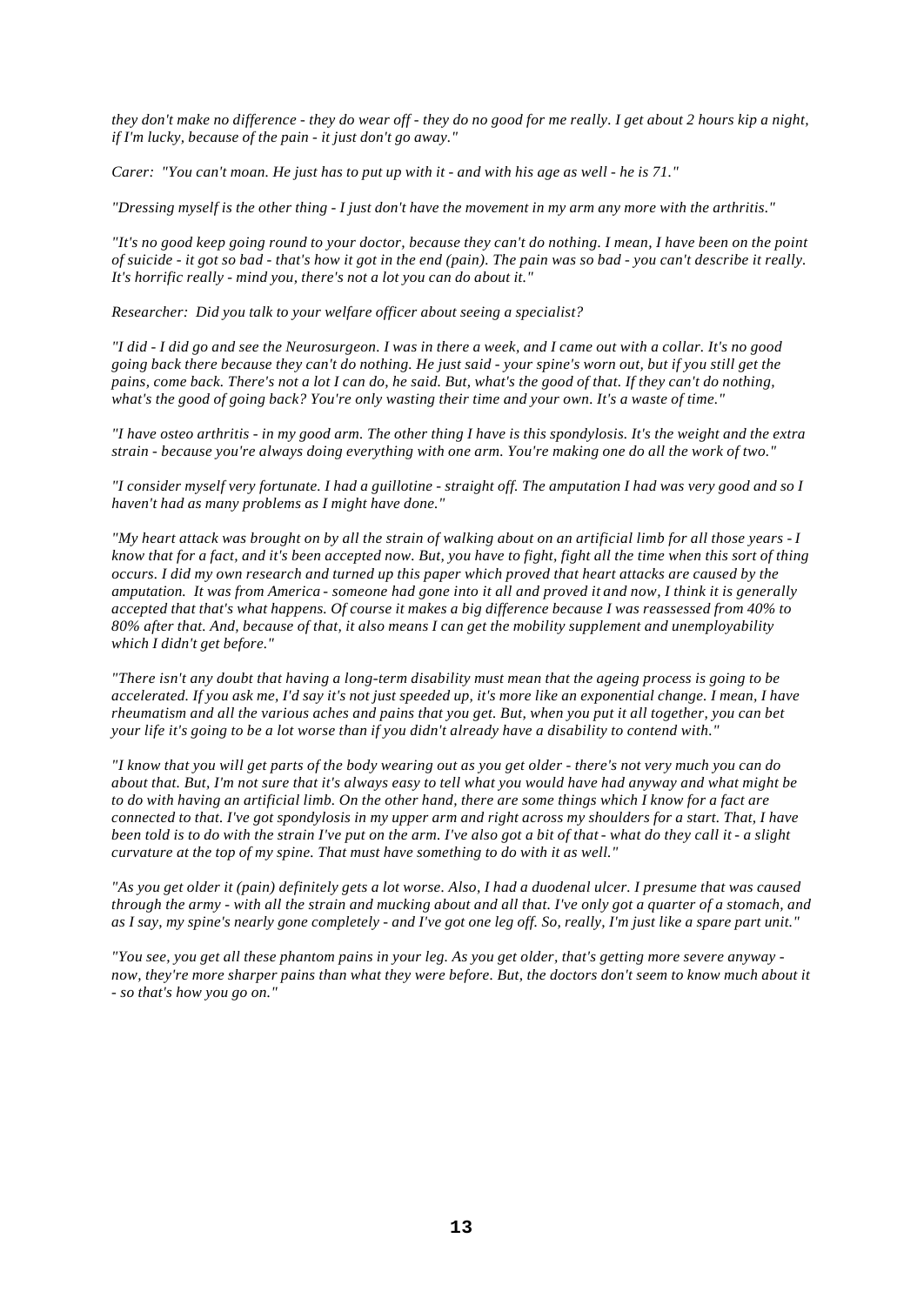| Proportion reporting<br>problem/change (%)               | Amputees |                  | Total sample     |                |  |
|----------------------------------------------------------|----------|------------------|------------------|----------------|--|
| Arthritis/Rheumatic problems                             |          | 85               |                  | 29             |  |
| Difficulties with walking<br>Decreasing agility/mobility | 58       | 58               | 40               | 51             |  |
| Heart problems/angina                                    |          | 42               |                  | 12             |  |
| Increased pain                                           |          | 42               |                  | 27             |  |
| Problems with circulation                                | 33       |                  | 12               |                |  |
| Problems with shoulders,<br>arms or hands                | 25       |                  | 18               |                |  |
| Spondylosis                                              |          | 25               |                  | $\overline{4}$ |  |
| Asthma/breathing problems                                |          | 17               |                  | 10             |  |
| Spasms/spasticity                                        |          | 17               |                  | 5              |  |
| Ulcers                                                   |          | 17               |                  | $\overline{c}$ |  |
| Headaches/dizzy spells                                   |          | 17               |                  | $\overline{c}$ |  |
| Drug dependency/side effects                             |          | $8\,$            |                  | 12             |  |
| Problems with vision                                     |          | 8                |                  | 22             |  |
| Fractures/dislocations                                   |          | $8\,$            |                  | 9              |  |
| Viral infections                                         | 8        |                  | 3                |                |  |
| Changes in energy levels                                 | 8        |                  | 27               |                |  |
| Stroke(s)                                                |          | $8\,$            |                  | 5              |  |
| Bladder or kidney infections                             |          | $8\,$            |                  | $\overline{7}$ |  |
| High/low blood pressure                                  | $8\,$    |                  | $\boldsymbol{7}$ |                |  |
| Respiratory problems                                     |          | $8\,$            |                  | 11             |  |
| Contractures/muscle wastage                              |          | 8                |                  | 6              |  |
| Scoliosis                                                |          | $8\,$            |                  | $\overline{c}$ |  |
| Brittle bones (osteoporosis)                             |          | $\boldsymbol{0}$ |                  | 5              |  |
| Problems with transfers/turns                            |          | $\boldsymbol{0}$ |                  | $\tau$         |  |
| Proportion reporting<br>problem/change (%)               | Amputees |                  | Total sample     |                |  |

# **TABLE 1: PHYSICAL PROBLEMS/CHANGES EXPERIENCED WITH AGEING**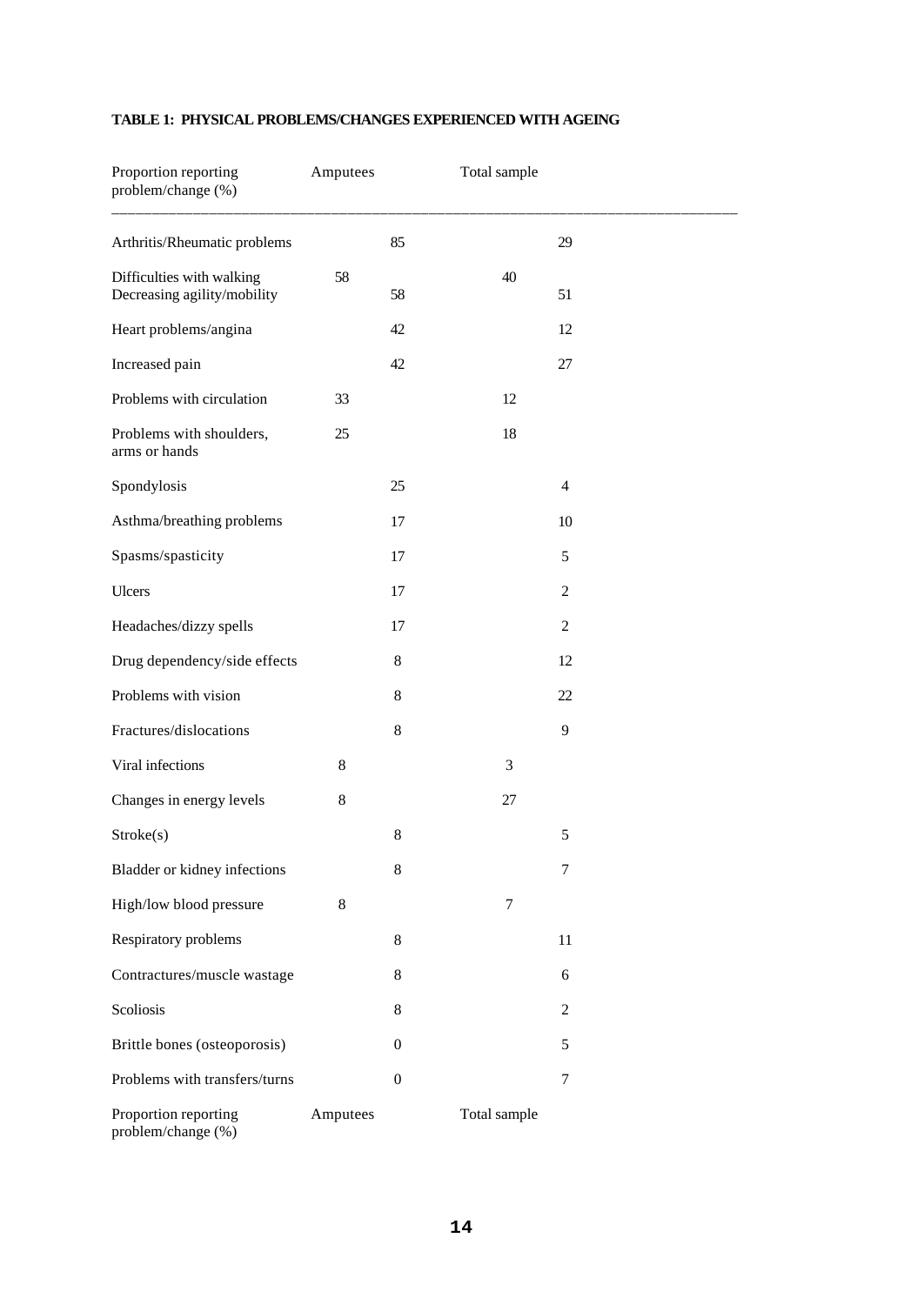| Problems with hearing            |                  | $\boldsymbol{0}$ |                | 6 |
|----------------------------------|------------------|------------------|----------------|---|
| Weight gain/loss                 | $\overline{0}$   |                  | 21             |   |
| Muscular atrophy                 |                  | $\overline{0}$   |                | 3 |
| Thyroid problems                 |                  | $\mathbf{0}$     |                | 3 |
| Pressure sores                   |                  | $\boldsymbol{0}$ |                | 1 |
| Limb deformity                   | $\boldsymbol{0}$ |                  | 7              |   |
| Balance/co-ordination            |                  | $\boldsymbol{0}$ |                | 4 |
| Speech/communication problems    | $\overline{0}$   |                  | 5              |   |
| Edema (swelling of joints/limbs) | $\boldsymbol{0}$ |                  | $\overline{4}$ |   |
| Incontinence                     |                  | $\boldsymbol{0}$ |                | 3 |
| Epilepsy                         | $\overline{0}$   |                  | $\mathbf{1}$   |   |
| Other(s)                         | 25               |                  | 13             |   |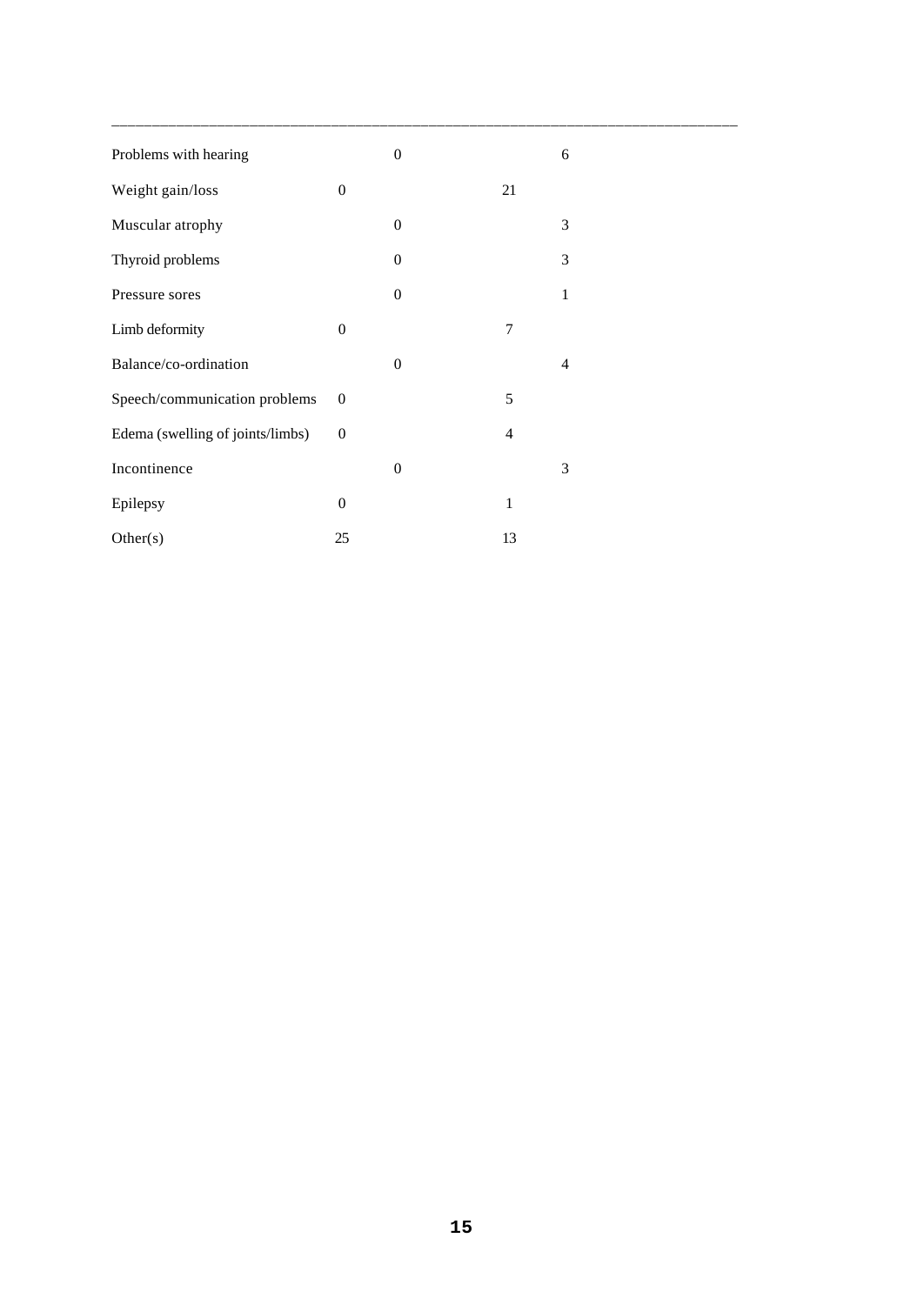#### **IMPLICATIONS FOR USE OF HEALTH SERVICES/HEALTH CARE PROVISION**

The experiences reported to us suggest that the provision of health care for long-term limb amputees is erratic and that, in general, there is a lack of appreciation of the problems they face amongst the medical profession;-

\* Some people complained about the lack of sensitivity amongst doctors on medical boards and tribunals. Again, this was related to concerns about the lack of understanding about long-term disability discussed earlier.

\* Some members felt that there is a lack of routine check-ups for long-term limb amputees, and that this aspect of long-term health care has declined over recent years. In particular, some felt that the standard of care in limbfitting centres had declined since re-organisation, while others felt that it had been considerably improved. A few also talked about the reluctance of some older amputees to try new limbs and/or other aids which have been developed in recent years. This echoes accounts from elsewhere, and suggests that there may be scope for more work on helping older members to deal with their anxieties and concerns about new technology.

\* On the other hand, there were a few individuals who felt that check-ups were unnecessary. Nevertheless, it seems clear that routine check-ups in specialist clinics should be available if/when they are needed.

\* Some people expressed the view that there is very little treatment offered to people with long-term limb amputations, and very little understanding about the long-term effects of disability amongst the medical profession as a whole.

\* Similarly, several people expressed varying degrees of concern about the lack of advice from doctors about problems they had experienced with ageing. In some cases these were problems specifically related to their original impairments; in others, these were more general problems (eg. impotence). Whatever the specific nature of these problems, it does appear that the medical professional are not as supportive/understanding as people would like.

#### **HEALTH SERVICES/HEALTH CARE (Quotes)**

*"One thing that does annoy me is all this fuss you have to put up with when you go to these medical boards. The way they treat you is shocking, it really is. They treat you as if you were a scrounger or something and they try to catch you out on the slightest thing. I think the whole system for medical boards needs to be changed. You need to get rid of all these stuffy colonels and majors for a start and get in a considerate and compassionate doctor instead. Also, I think it is very important that - if you do have to have an assessment you should have a disabled person there to make some sort of judgement because, when you go now, they don't have a clue what it's really like - so how they can they judge anything. I had this when I went to get assessed for my mobility supplement. When they'd finished, this stupid major said - `just hop over there and pick up your leg now, there's a good chap'. I was livid. I turned round to him and said - `you bloody well get over there and pick it up for me, and don't you ever talk to me like that again - we're not in the army now.' I mean, that's the way they treat you - it's just not on is it."* 

*"The doctors they have on the tribunals are better than they used to be - there is more understanding now I think. But, I don't like the system they have because they are always trying to trick you - to catch you out. Like, they have the meeting up two flights of stairs or something - you turn up there, you find out where it is, and you go in and they say - Oh, how did you get up here then? You know, they try and catch you out. But, you don't think of these things. If you're smart, you'd turn up and tell them - I couldn't possibly get up the stairs, could you send someone down to help me. But, you see, when you have that, people have to try and make themselves seem like they're helpless or something otherwise you can lose out. You get penalised for being honest and just trying to get on with it."* 

*"I think, since they've re-organised the limb fitting service after the McColl report, it really has improved tremendously. The limbs they can give you now are just fantastic because they are using new technology which we just didn't have before. I know that some people are reluctant to try out a lot of the new limbs because they don't want to change after all those years, but they don't know what they're missing out on, really they don't. I know when I first had my new leg fitted, it scared the life out of me because I just couldn't believe I was ever going to be able to walk on a thing like that. I told the prosthetist that it just wouldn't work but he persuaded me to try it anyway and I had to admit he was right and I was wrong - it was marvellous - and, not only that, it*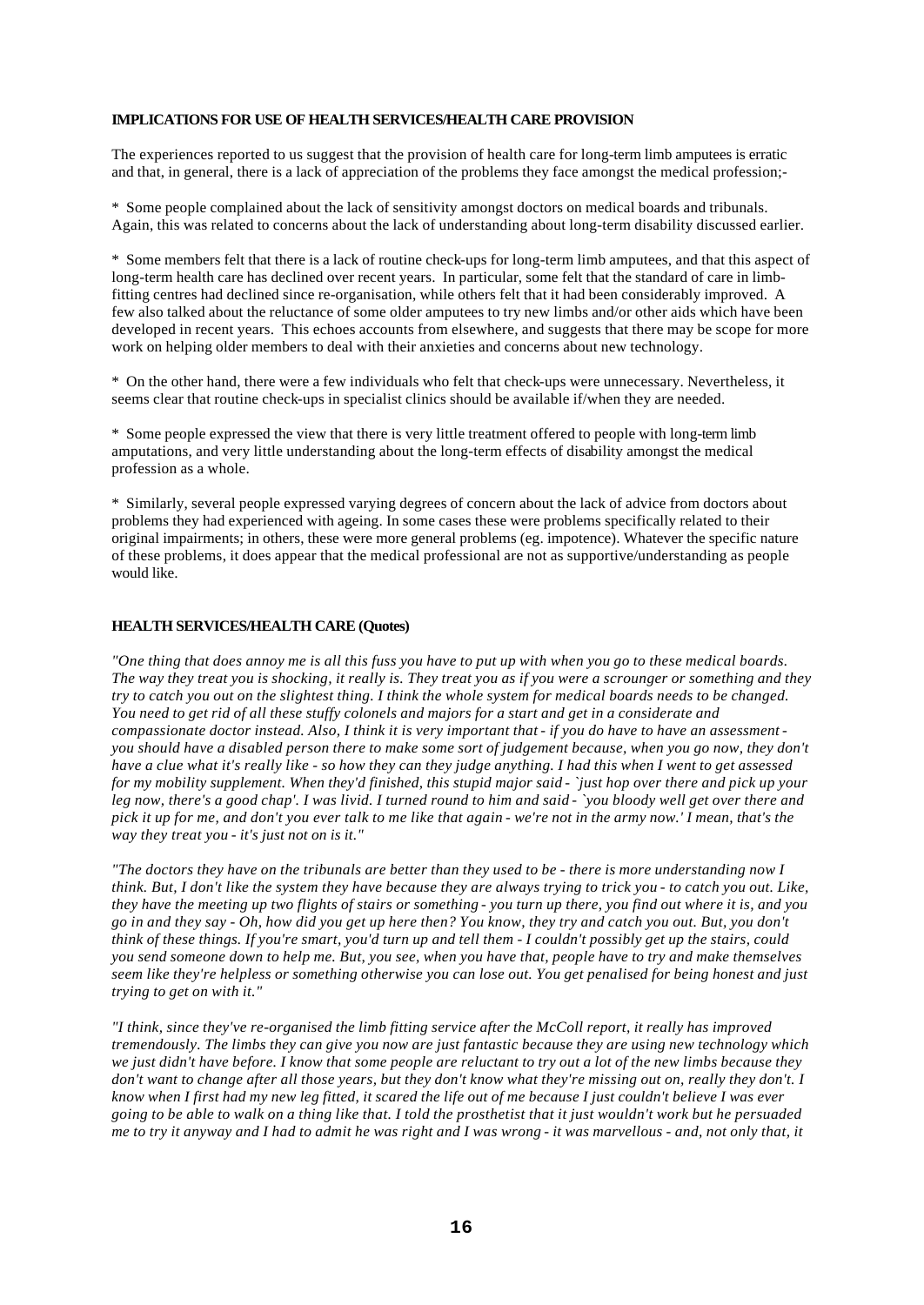*was cosmetically acceptable which was unheard of before. So now, after 40 years, I can go out in summer wearing shorts which I've never been able to do before."* 

*"I think the trouble with a lot of the old ex-servicemen is that, they just don't want to try anything new. Also, I suppose the worry a lot of people have is that the spares for the old limbs are going to be run down - because it just isn't economical to make them in the quantities they want now. So, I suppose they think that they had better hang on to what they've got. But, it's a shame that they take that attitude because - with the technology they have now - the limbs are so much better. I mean, if you'd told me 10 or 15 years ago that I could have a carbon and plastic leg that you just slip on and stays on without any strapping or anything like that, I would have thought it was some kind of joke - it just didn't seem possible."* 

*"The limb fitting service has improved to some degree, but not all that much. I know they do their best but after the war and up to about 1960, you had good fitters who had grown up with the job and come through with us. Now, its all theory and not enough practical experience. But I do think that some of the problems are due to the modern technology they have in limb fitting - it's all part of the same thing really. What I mean is that, these propylene (ie. plastic/rubber) limbs - they are good I know, but there's too much standardisation. When you had the metal sockets, if a limb didn't fit just right you could get a hammer and knock it into the right shape to fit. You don't have so much of that now, so I suppose the flexibility has gone out of the way the newer fitters work because of that. But, the biggest problem I've found is that they sometimes don't take the care over repairs and overhauls that they used to. I've had to change my fitters because of that actually, after I got my spare back and it hadn't even been checked after a service. It's just not on is it. It's a crime sending a limb out which hasn't been checked when peoples' lives depend on it."* 

*"Since the MaColl report, the (limb fitting) service has started to change quite considerably. But, whether it's changed for the better is another matter. The ideas in MaColl were great - an ideal service in many ways - but they haven't been properly implemented. The contractors are too concerned about their own profits and there is the danger that people will sometimes end up getting what the suppliers want to give them, rather than what they actually need. That might be good for the suppliers - but it doesn't do anything to help disabled people. It's not an exact science in any case - fitting a limb - everyone's different. So, you can't standardise it in any way - you have to keep it on a personal basis."* 

*"I suppose there could be more in the way of looking at new types of limbs - especially all the strapping and everything, because that's what causes a lot of the problems. I mean, my arm - this one hasn't been redesigned since 1945."* 

*"Personally, I think the limb fitting service has improved tremendously since the Macoll report. It's certainly a lot more efficient because, now you can get in without any hanging about - in the past, you could go there at 9 o'clock in the morning and hang around til 4 just waiting to be seen to. And, of course, the other thing is that you have a choice of about six contractors now - so if you don't like one, you can always try one of the others. There's still room for improvement though. The main drawback is that the service isn't as personalised as it used to be. Before, you always had the same fitter - he was your fitter and he knew you and you knew him. Now, you might see three or four different blokes every time you go. So you have to spend a lot of time messing about explaining what you want and everything. When it was more personalised, you didn't have to worry about that because you knew your fitter and you had more confidence in what they were doing - especially if you ran into any problems. So, I suppose there is that element missing because you don't feel as secure as before. But, there's no reason I can see why they couldn't arrange it so that you had the same fitter - at least most of the time."* 

*"I think the (limb fitting) service is very good. The only thing I suppose is that it's not so personalised any more. I don't think they show as much interest as they perhaps used to."* 

*"I used to go to Roehampton but they send me down to Gillingham now. It's not too bad. You used to have fitters who were in the same boat as you. They had the same sort of experiences and that probably made the service better. The chaps these days don't have the same kind of experience but, on the other hand, they've got much better legs these days - so that's a big improvement. The only problems are silly little things. Like, when you go down there, they make you wait around for 40 minutes or an hour - there's no need for that. The other thing is stump socks - that really is a bit of a pain. You used to have these nice thick woollen ones, but the ones they have now are so flimsy they just wear out and you get pressure sores and allsorts. I've been to work with skin hanging off and weeping sores before now. You just have to put up with it but I do think it's a bit mean."*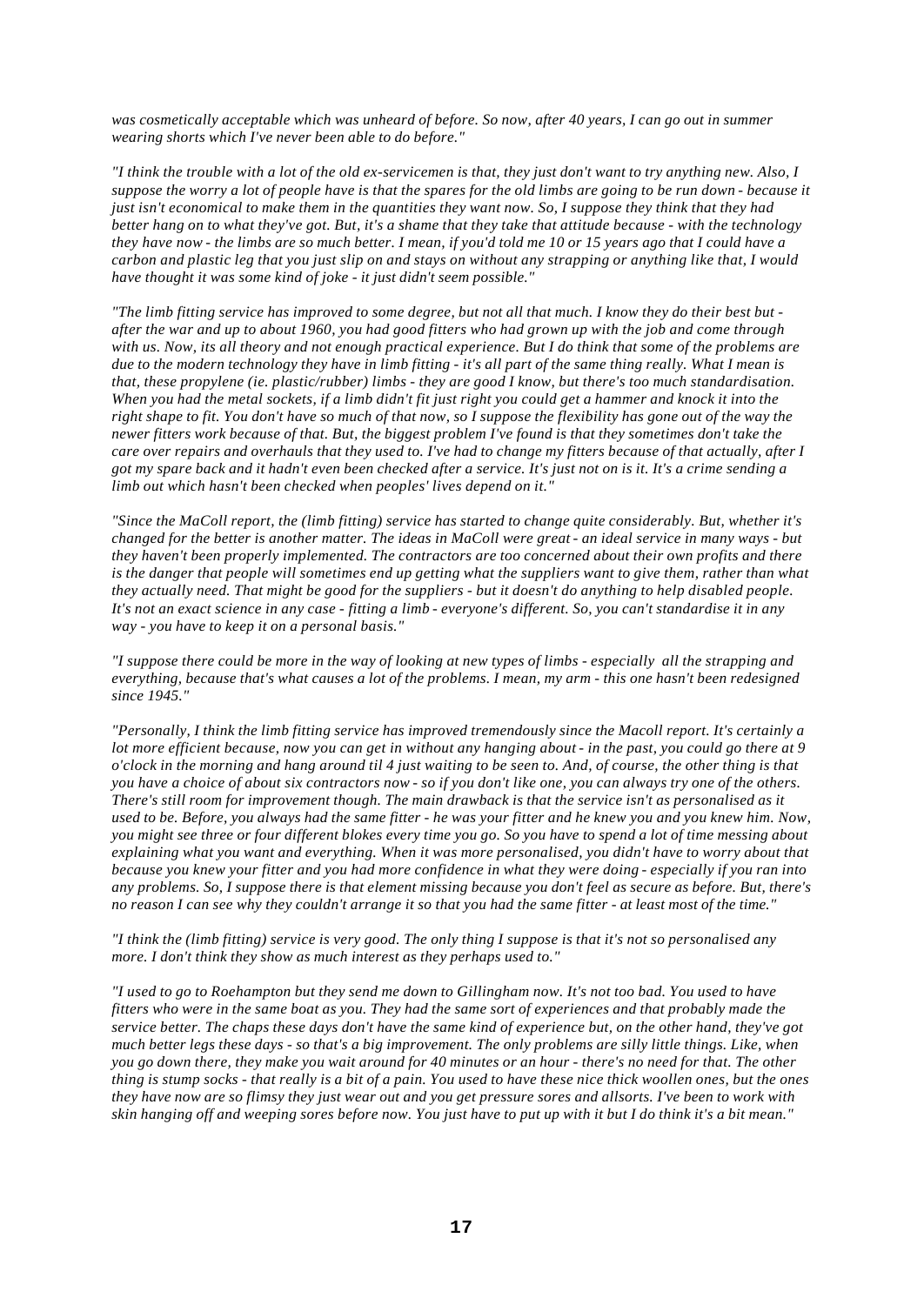*"Where you used to go up there to get your socks - now, you have to make an appointment. It's been privatised now - you even have to pay to park - that's at the Limb Fitting Centre."* 

#### *Wife: "The last time he went they put an old strap on his leg - his leg fell off in (town) it's terrible isn't it."*

*"If you want anything doing down there now - it's impossible. It's a shambles - nobody knows what they're doing. It used to be lovely. If you went down there, if you were in pain or anything - you used to walk straight into that hospital and they'd see you right away. I used to go to Roehampton, but when they opened Harold Wood they transferred me there. It is nearer for me - but I think you used to get a better leg made when it was at Roehampton. The one I used to have from there was a lot more comfortable. I remember one time we went (Harold Wood), I came out of there and I could hardly walk. I said - what's wrong with this leg? They'd only gone and put on two left feet. Two left feet - I don't believe it. And, socks - honestly - I get through about 3 pairs of socks a week. The toes on that thing are so sharp they just keep tearing the socks. I think I'm going to have the toes chopped off because I can't afford to keep paying out for these socks."* 

#### *Researcher: Would you like to change the leg?*

*"I have changed it - this is the new one. I wish I still had my old one but - when I went up there - they told me they were going to scrap it because it was condemned. I said - I don't want it condemned, it's comfortable. But, they just said - it's got to be scrapped - it's out of date. I don't think the service is as good as what it used to be it's all young boys now, and they don't really know a lot do they. You see, when it was at Roehampton - you used to have one fitter, and that was your fitter. He was the only man you would see. So you see, when you were fitted with an artificial leg - he used to have a bit of black chalk, and he used to mark it on the sock. Then, you'd walk up and down for an hour to find out if it was rubbing. They don't do nothing like that now. If it hurts - they just shave a bit off. But, how do they know where it hurts. So, I've had abscesses on the back and all sorts."* 

*"I think you should be able to go up to somewhere like Harold Wood at least every 6 months. You see, now, they don't send for you like they used to. You just have to take yourself up there and hope for the best. In the past, if I had any problems I'd just go up there and say - can I see the doctor. But now, you can't get in there unless you make an appointment. So, that's not so good because - if your leg's hurting and you're in pain - you want to get it seen to straight away."* 

*"I used to get a regular check-up at Roehampton, but I haven't been called down there for years now. Personally, I'm not all that bothered because I don't really need to go but it would be a good idea if they did call you up so that you could go if you wanted to."* 

*"The other thing I would say about the limb fitting - they could do more to keep people up to date on the new technology. They don't tell you enough about all the new developments, so people don't always know if there might be improvements which could do them some good. That's another reason why it would be useful to have more regular visits, because you don't always know what's available."* 

*"No - but it would be a good idea to have a regular check from your GP - they know you best."* 

*"I've had 5 operations on my ear. I've been from one hospital to another - but they couldn't find out what it was. I've been going backwards and forwards for 10 years before they found out what it was - can you believe it. But, with this new one (Consultant), it took just one sitting and it was cleared up in a fortnight."* 

*"I think they could do something to get the waiting lists down. My wife was waiting 2 years for a hip replacement. We went private in the end because she was in so much pain."* 

*"My GP has said that they are doing these check-ups for the over 75's. I haven't had one yet but I am going to. She said I would be able to have one every year if I want it. Yes, I'm very satisfied with my GP. She's very interested in my situation - she's what you need with a doctor."* 

*"I hardly ever go to my doctor, but he wouldn't be much use if I did really. I did go to have my blood pressure checked a couple of times but I don't bother now. I did go once though when I was having difficulty with my hearing. I told him I wanted to go to the military hospital and he said - you are ex-services then are you? I mean, he didn't even know about that - he should have known from my notes, but he had to ask. So, that shows*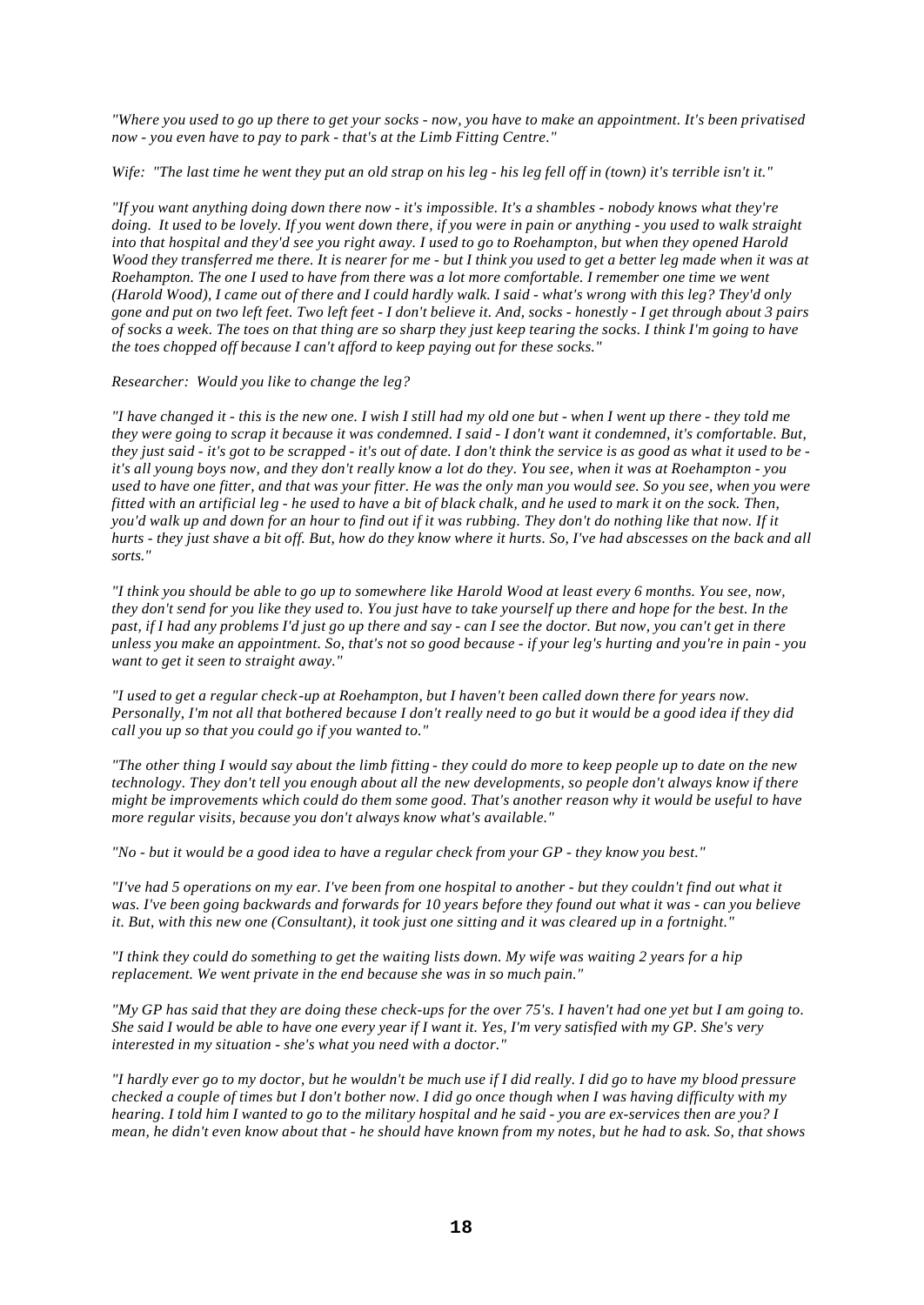*how much interest he was taking doesn't it."* 

*"My old GP was very good but the one I've got now is not so good. I had to change because the surgery was too far to walk since I've had this angina, that was the main problem."* 

*"It does make you wonder when you hear about all these chaps having heart problems and all this arthritis and everything. I think a lot of that might well be down to pushing people to do too much when they're younger - or even, when they're older as well. It was the same with me walking for all those years without a stick. Mind you, I didn't really have much choice if I wanted to work. I mean, alright, I know it's their right. If someone wants to try and walk then that's up to them. But, if they're forcing people - making people walk all the time when it might not be the best thing for them in the long run - I'm not so sure if that's the right approach."* 

*"The only place I know of where they seem to have the right approach (to rehabilitation) is the Churchill centre - down at Maidstone. You see, the idea they have down there is that, they don't just look at what you can do physically - they do a complete assessment and go everything you can do, and what you want to do. I think that sort of thing is very important. It's especially a good idea for older people because they might need to find new ways of walking, or help with doing other things they might be having problems with. But, with ordinary*  doctors, I think they often try and force things on people. You know, they say - you must do it this way, and if *you don't, that's just tough. But, the way they do it at the Churchill is much better because they try and see what people actually want to do and try and fit in with that. That's the sort of place that ought to be involved with what you're doing - I think they'd be very interested."* 

*"Oh yeah (check-ups) - it would be a really good idea. I think that's a really good idea. I mean, if it's something that would get you out of pain - I don't care how far I have to travel."*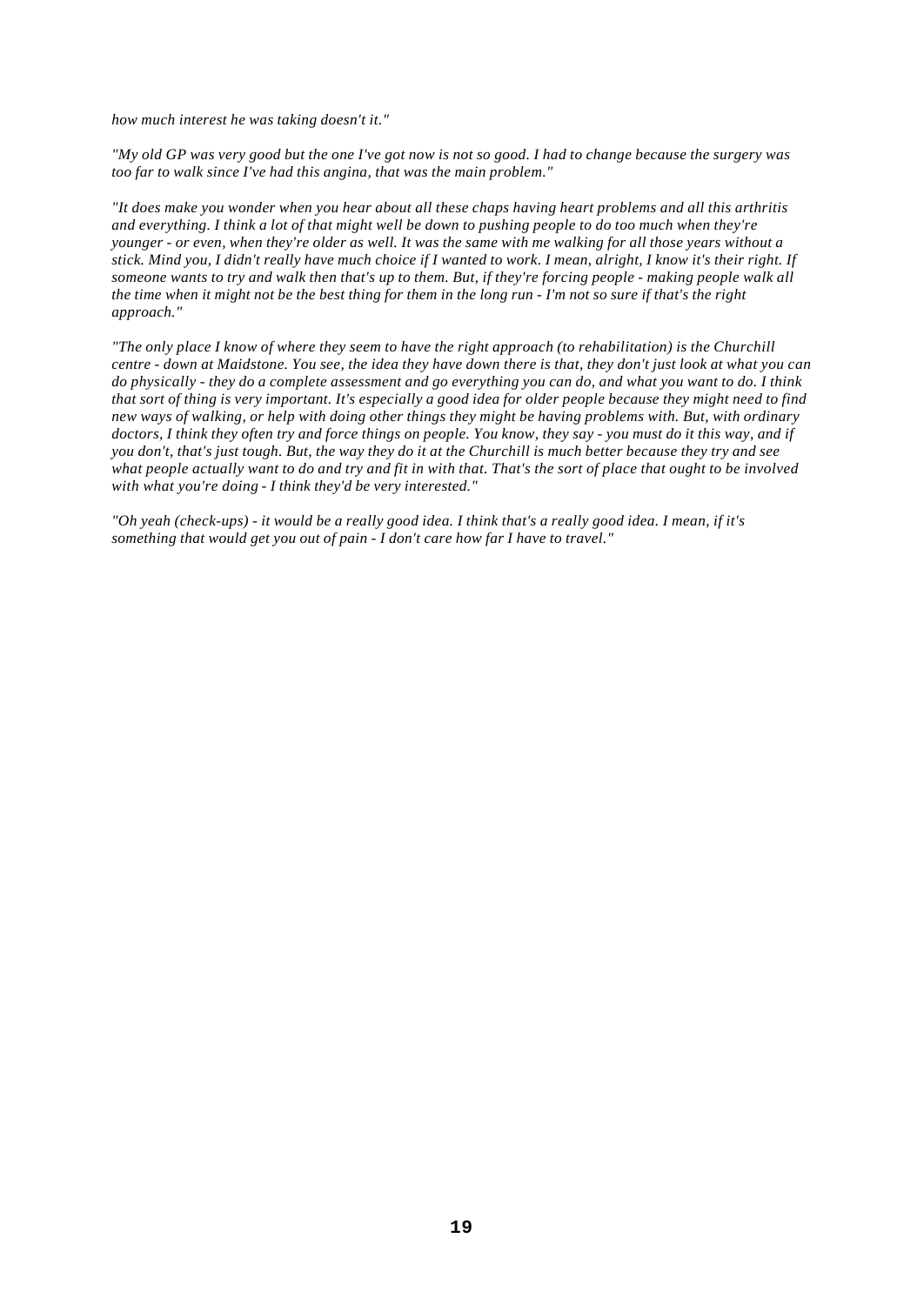#### **PRACTICAL AND PERSONAL SUPPORT NEEDS ASSOCIATED WITH AGEING**

Like many other groups within the ageing population, people with long-term limb amputations are often likely to require some additional practical and/or personal support when they are older. In some cases this follows from the physical problems/changes experienced with ageing (eg. reduced mobility); usually, however, the kind of support needed will ultimately depend on the personal, financial and practical resources already available. For this reason, support needs should always be evaluated on an individual basis, although there are some common concerns reported in the study which are summarised below;-

\* Older limb amputees may need additional practical support in the form of assistance with transport; domestic help with cleaning and shopping; alarm calls (particularly for people living on their own); provision of mobility aids; district nursing services; day care facilities; and, in several cases, personal assistance.

\* A few people had, or were considering, making changes in their living arrangements and this most often meant moving to warden controlled sheltered accommodation; along with other groups of older people, however, there is a often a problem in finding sheltered accommodation at an affordable price; also, the standard of back-up cover available is extremely variable. Some people were very concerned about the possibility of having to enter institutional care if they could not obtain appropriate support at home. Some also highlighted difficulties in obtaining information on alternative living options which may be available. While statutory agencies should be providing such information, they often fail to do this so there is a potential role for BLESMA and other voluntary organisations to act as `information brokers'.

\* Unlike most other groups of older disabled people, however, BLESMA members do have access to their own residential homes, or other supported housing for ex-service men and women. Although most would still wish to avoid moving into any form of home, they were at least confident that there would be somewhere they could go if they needed to.

\* Some older people are themselves giving personal support to other family members (who may also be disabled). This is always likely to become more difficult over time - even without the additional problems which may be associated with ageing with a disability. Some people have also highlighted a need for practical support to families and back-up for informal helpers; several people are concerned about the additional strains being placed on their families by the lack of such support.

\* Some people highlighted various problems relating to information about, and eligibility for, disability benefits. There appears to be a lack of accessible advice on benefits and it is quite likely that some members are not receiving benefits to which they may be entitled. Obviously, this is an area where additional support and information could be given to members by local and national disability organisations.

\* There are also problems with claiming benefits and some individuals reported having experienced difficulties in establishing their entitlement to benefits such as Attendance Allowance. Delays of several months are not uncommon and one or two people reported struggling over several years in order to establish eligibility to benefits or additional allowances on their war pensions. While this is a common problem for many groups of people, the situation is also a reflection of the lack of knowledge about the long-term physical/health consequences of ageing with disability discussed earlier.

\* Regarding welfare services provided specifically for ex-servicemen. Almost all of those interviewed were satisfied with the support they had received from BLESMA over the years. There were noticeably more criticisms, however, about the War Pensions Welfare Service, which several people felt had declined considerably and no long provided the continuity of support which they had relied on in the past.

#### **PRACTICAL AND PERSONAL SUPPORT NEEDS (Quotes)**

#### **(1. Personal and domestic assistance)**

*"My wife can't really walk very far at all now - so, I sometimes have to give her a little help around the house or doing a bit of shopping. But, we're both very independent and we wouldn't want any outside help - we'll be*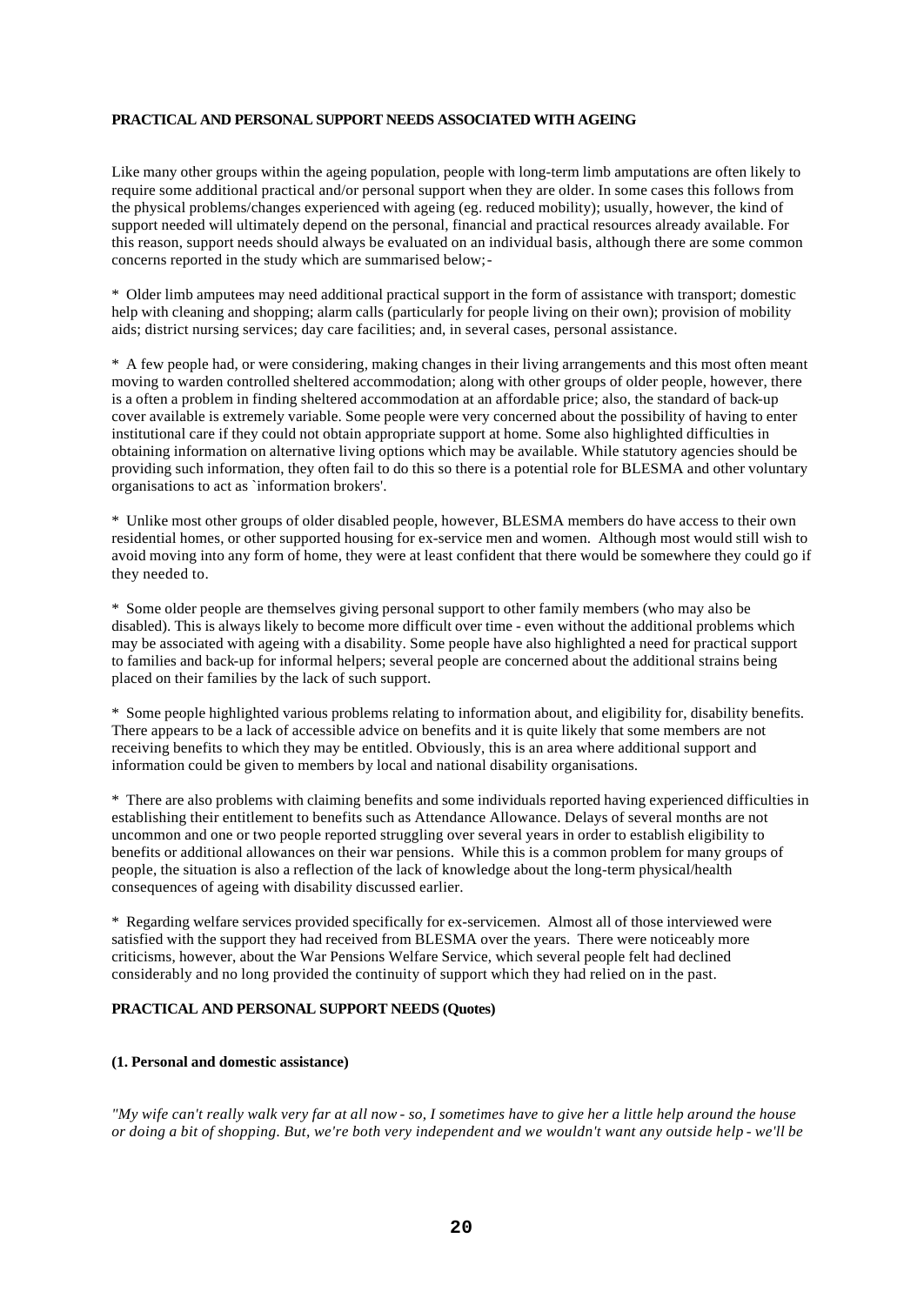*able to manage as we are."* 

*Wife: "It's nice for you to come to have a talk to us like this - it's nice to know that someone's taking an interest. But, I think that a Welfare Officer should come here every so often to see how you're getting on - but they don't. I think they should come round once or twice a year - but you don't see no-one. You used to get a visit from the War Pensions Welfare Officer - but they stopped that, they don't do that anymore. Although, you can get them if you ring up and say you are in trouble - they will come down."* 

*"There aren't any good samaritans now. We were lucky that there was a young bloke down the road. He said if you want anything, just give me a knock. But, you can't keep on pestering them can you - you can't impose on these people all the time. Well, I'm not going to do it anyway. In the end, the house just gets run down because you can't afford it. And, you've got so much on your mind - it does get you down."* 

*"The government now - they keep going on about everything being cost effective. It's all very well - I mean, there's no point wasting the publics money, I agree with that - but, you can't very well run services like some big industrial corporation. It's just not possible to cost everything out like so many spare parts - not when it's people's lives you're talking about. No, it's all about the quality of life - and how do you cost that? I'm not saying you shouldn't look at how the money is being spent, but that should not be the main assessment. First of all, you have to ask whether a service is improving the quality of someone's life - that has to be the number one consideration."* 

*"If the government are serious about wanting to improve the lives of disabled people then there has to be signs of some genuine commitment, which I don't really think we've seen too much of so far. Maybe with all the changes that are coming through now things will get better - we'll just have to wait and see. But, I can see why some people might be cynical - especially when they say they're going to give people more choices. There aren't that many choices - all that we have seen is that there are more and more nursing homes opening up. Maybe that's what they mean by giving more choice - I don't know."* 

*"I think it would be good if you could get some help with the garden and repairs on the house and that sort of thing because, if you can't manage to do it yourself anymore, it all goes to pot - which is a shame. Maybe there are some voluntary helpers or something like that - but really it should be organised through the council, so people know where to go if they need that sort of help."* 

*"The only thing that does worry me is what I would do if my wife wasn't here. I wouldn't be able to manage on my own."* 

*Researcher: Have you thought about what you might like to do if you found yourself in that position?* 

*"No. I worry about it sometimes, but I haven't made any plans. I suppose I prefer to think about it at the time there's no point just now."* 

*"I don't really know what other help I might need later on - it depends how long you live I suppose. The garden would be one thing - that's for sure. We already have to have help with that and so, if we moved somewhere else with a garden, it's a sure bet we'd need some help sooner or later. The only other thing I can think of straight off is - maybe later on a hoist. Mind you, I have heard some people have to wait a pretty long time to get them from the social services. I don't know if I'd like to do that - I might have to pay for it myself if they made you wait too long."* 

*"I've always been able to look after myself without any problems at all. I don't see why that should change, but if it did I think the best thing would be to employ someone to give me a hand with whatever I needed. I think it's much better to stay at home, because then you have everything the way you want it. Probably the only thing that would change that would be if I ever ended up in a wheelchair, simply because I would have to have the whole place re-designed so I could get around. That would probably be impractical - but I hope I don't ever have to worry about that."* 

*"Getting in the bath is probably the only real problem. That is getting pretty tricky now. My wife does help me some of the time. But it depends - some days I can just about manage, but other days it's more or less impossible, or at least it's pretty dangerous to try it - I have fallen a couple of times."*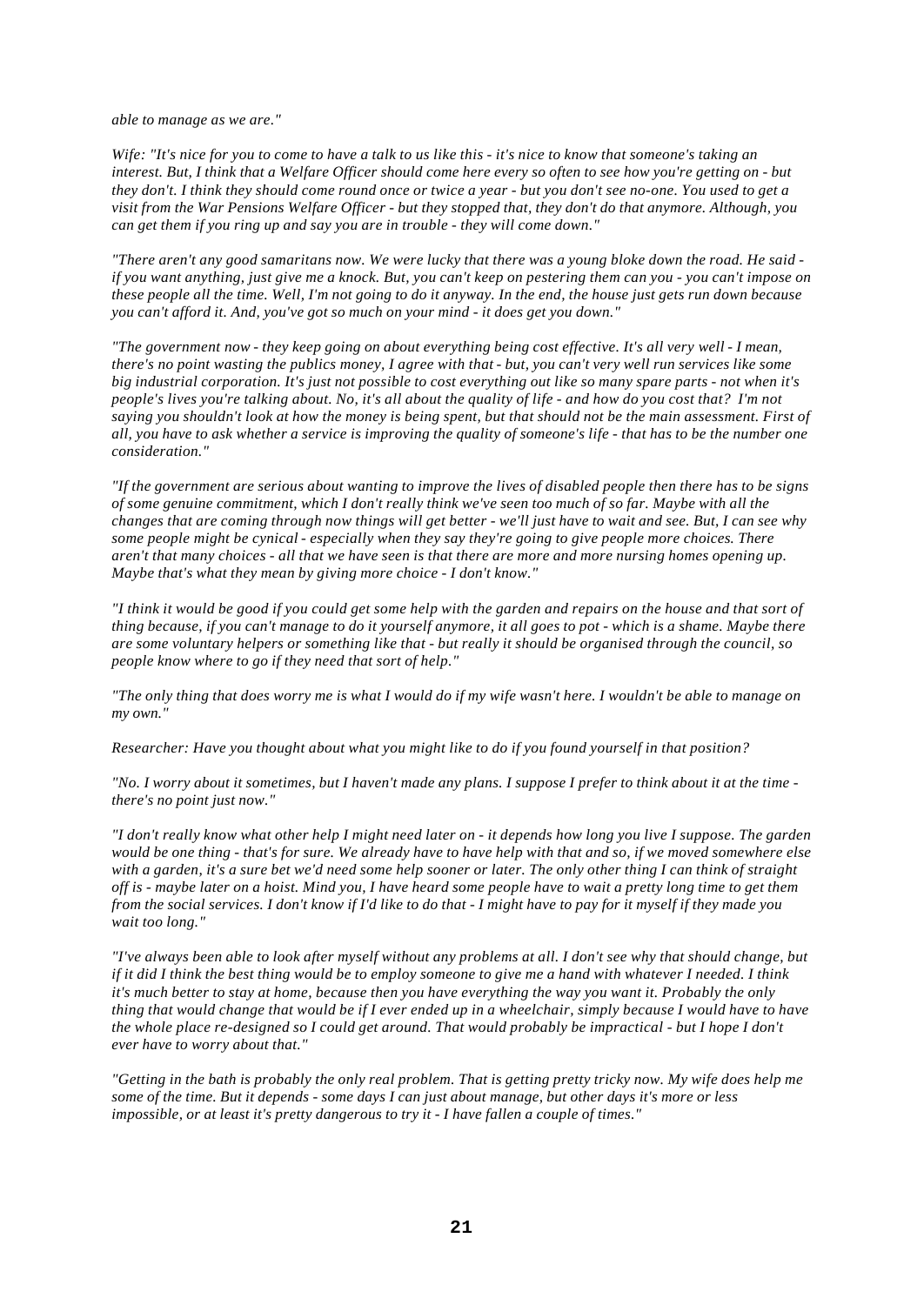*"You could say it's about an hour and a half a day altogether. But, it's all the little bits of help you need. Like, I might just want my wife to help me put my coat on if I wanted to pop out - things like that. It's hard to say exactly how much help you'd need like that - it depends on what you're doing."* 

*"If it got to that stage I would have somebody coming in - yes, definitely."* 

*Carer: "If anything happened to me - if he was left on his own -then he would definitely have to have something like that."* 

*Researcher: If you were in that situation, would you prefer to have somebody from an agency like Crossroads, or the Council - or would you prefer to get someone yourself?* 

*"Get someone ourself - definitely. But, I wouldn't be able to afford a lot anyway - that's the only problem. The thing is, when you're doing something like that, you've got to be very careful who you see and who you let in the house. Even if it's a private contract. I mean, I would never let them in the house until I know them properly"* 

*"Whatever way you look at it, there are always going to be problems. There are a lot of pros and cons you've got to way up. But, it would still be much better than relying on the Council. I've got no time for the Council."* 

*"Having your own helpers would be a good idea. I would be prepared to pay - but it's a question of being able to afford it. If I ever had anything like that, I think I'd prefer a woman - they can handle things better."* 

*"I suppose I'd think about having someone come in - it's not a bad idea in theory. But, it depends on the person*  really. Some of them want to be involved and I don't know if I'd really want that. If it's just a question of *someone coming in when you need them and then going again - that would probably be alright."* 

*Carer: "That woman who just came in - she lives up the road. Now, she is very good. If I'm in trouble in the night or anything, I've only got to phone her and her and her husband will be over here like a shot. That woman would do anything. But neighbours -the neighbours wouldn't help you"* 

*"Oh yes, I'm very happy with that - we get on very well with all our neighbours. It's like a little community round here. But, of course, a lot of them are in the same position as I am - so I don't know that they would be able to do very much although I rarely ask for anything in any case."* 

*Researcher: Are there any other local services you'd like to use which you don't use at the moment?* 

*"Well, there's not a lot round here is there. I don't know no local services. The only thing we got round here is that Dial-A-Ride - I don't even know what that is - that's something to do with the handicapped isn't it?"* 

*"It's a much better arrangement than having a council one (home help). She's very reliable."* 

*NOTE: Above respondent has a private domestic helper.* 

*"We did ask to see someone from the council - a Social Worker - last year. But, we're still waiting for them to come down."* 

*Researcher: Do you have much contact with the War Pensions Welfare Officer?* 

*"You don't see them so much these days - they don't really come down to see you unless you ring up and say you're in trouble. But, I think - the thing with the welfare services - they're running them down and, to be quite honest, I think they're just waiting for us to die off. You see, there's not a lot of us left now and the few of us what are left are just the lucky ones. But, like I just said, they just don't care - they are just waiting for you to peg out."* 

*Carer: "I do everything like that for him (getting in and out of bed). It's OK at the moment, but when I get older it will be a problem. But, as I say, at the moment I'm OK - I can look after him."* 

*"When I went up to the civic centre about getting a rebate - they said well, you get the pension. I said - you*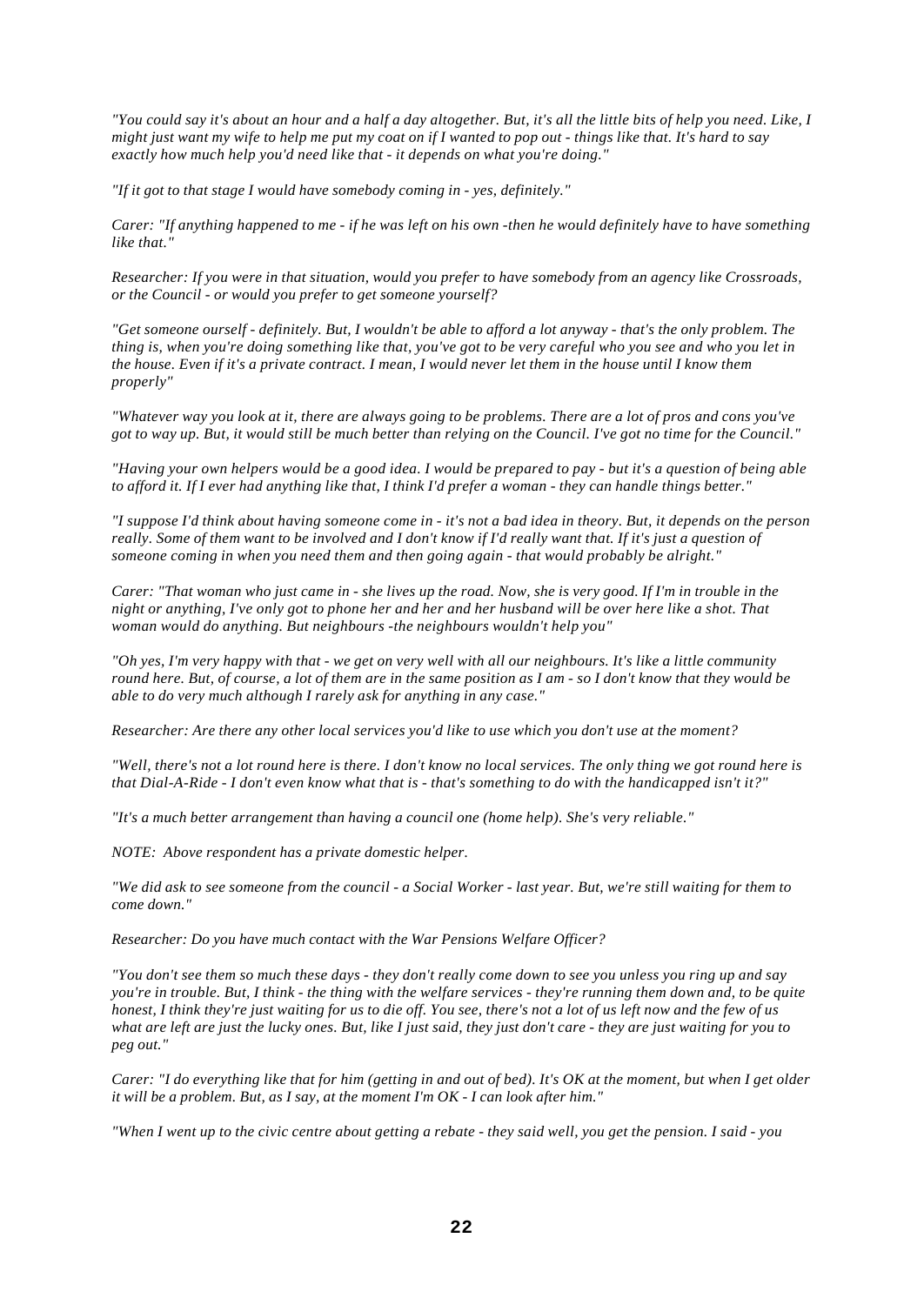*must be joking. OK, you have my legs and I'll have your job. He apologised and I said - I should think you should an' all."* 

#### **(2. Aids and adaptations)**

*"I have tried one of these new rubber limbs from Germany. ,800 it cost me - but I can't use it. It just doesn't fit right and - sweating - you sweat so much in one of those things, I just couldn't get on with it."* 

*Wife: "It's a really sore point that is - I keep going on at him to take it back, but he won't listen. I think, if it doesn't suit you they should change it or give you the money back."* 

*"They won't give us the money back - just forget it, it's done now."* 

*"I think the new limbs they are making now are marvellous. I know some people aren't so keen - it's down to the disposition of the individual isn't it. The new limb they gave me has been tremendous - it's given me so much more freedom of movement."* 

*"Having some longer (bath) rails might help a little I suppose, but it doesn't really solve the problem because it's the deterioration in shoulder power - if you can't push yourself up, then a rail doesn't make much difference."* 

*Wife: "When we had the bathroom done, the council said - we'll give you 90% and you pay the rest. Well, then he phoned up and said - I'm sorry, I've made a mistake, we can only give you 70%. So, we had to find ,600. Anyway, we got on to BLESMA and BLESMA give us ,250. And, we got on to (SAFFA), and they gave us ,250. So, that helped us out - otherwise we would have really been in trouble."* 

*"With things like decorating - it's so much harder to do it when you get older. So, if you can't get someone to help you out as a favour, you have to pay - which is what we do. But, the thing that really annoys me is that these houses - the housing association bought them for the war disabled, but they haven't done anything about the upkeep. Now, they say they're going to put the rents up in line with council rents - but, will they pay for any repairs? Will they hell. These houses were great when we first moved in, but, over the years, they've gone down badly. This house needs decorating again and there are a lot of repairs which need looking at. It's very drafty and we just can't afford to do it ourselves. I mean, if they were going to put the rents up and do something about these repairs it would be alright - but they're not prepared to do any of that."* 

*"Recently I have applied to the social services to get a rail for the steps outside the front door. I've been waiting five years now since I first asked about it and now they've said it will be another 3 months at least. The thing is that, they say that comes under the leisure committee, not social services - it doesn't make a lot of sense does it. Anyway, that's that. I think I'm going to want to get a rail for the toilet as well, so I'll probably have to wait for that too."* 

*"Telephones - they're a lifeline. That's something that should be available to all older people. You have to have some way of getting help if you need it."* 

*"The social services have provided a hand rail and the bath seat. As I say, I need to get some bath rails off them now as well. They have been good - I've got faith in them if I need them."* 

#### **(3. Transport needs)**

*"I lease my car on the motability. That's been really good - it's improved a lot since they first started. I couldn't afford to have a car without it."* 

*"I used to do all my own car repairs out there on the kerb. I couldn't do that now - no way. But, I have Motability now - I used to have a Ministry car - but I think the Motability is an excellent scheme. Really, I can't*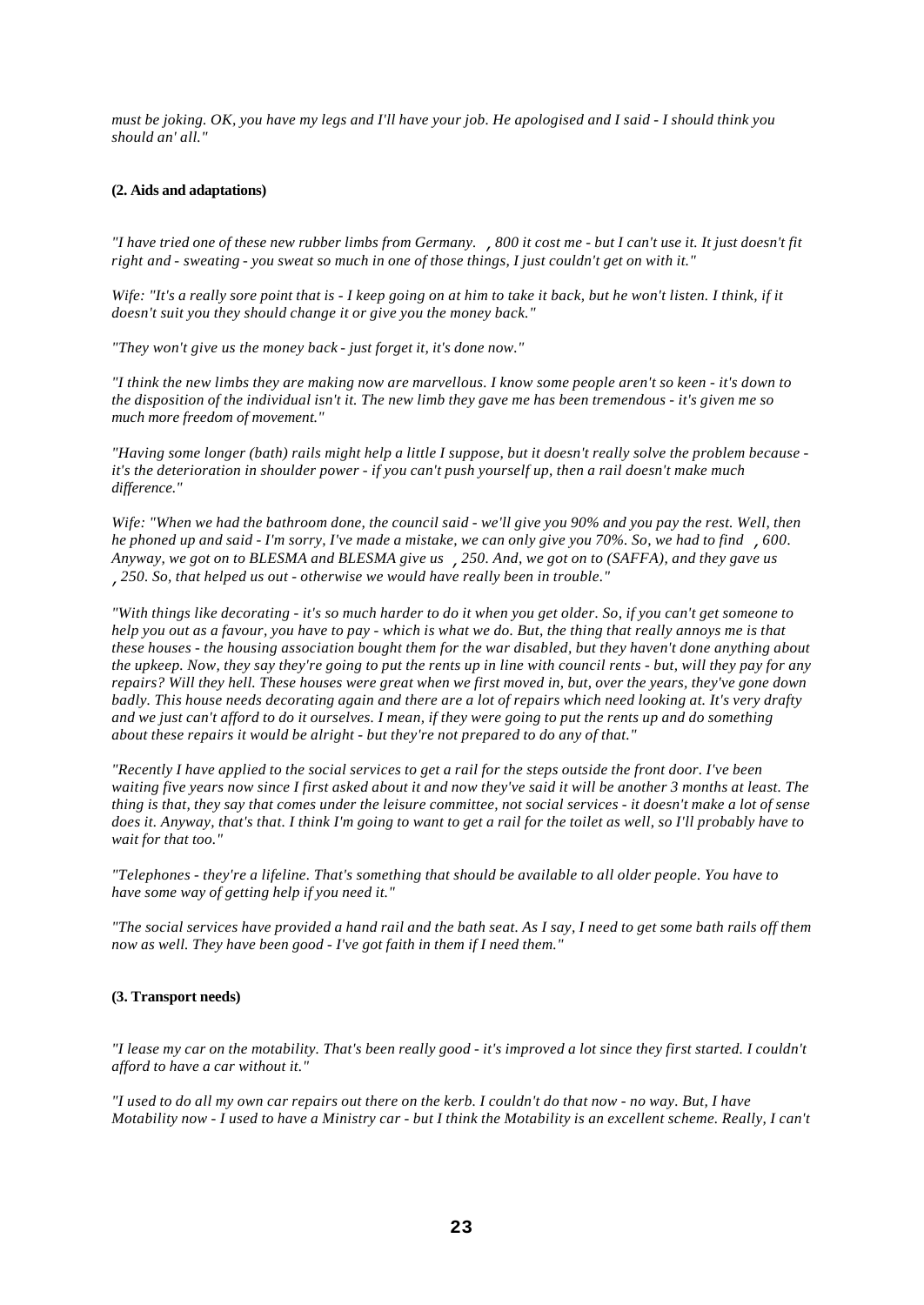*understand why anyone wouldn't want leasing - it makes life so much easier."* 

*"It's vital to have a car. That's the only thing that makes it possible to live here - we'd never be able to get out anywhere without the car."* 

#### **(4. Housing needs)**

*"All the houses on this estate are for disabled - so we're our own little community and most of us all get on very well. Not that we live in each other's pockets or anything - but everybody helps each other out if it's needed."* 

*"I can't climb the stairs now and so we are going to have to move as soon as we can get something fixed up. I have applied to the council for a place in sheltered accommodation. They sent us to view the first place they had but it put me right off. For a start, there wasn't enough room to swing a cat in there. There wasn't even enough room for one person let alone the two of us. Actually, I'm pretty sure it was only meant for one, but they were just trying to fob us off that it was meant for two - I was thoroughly disgusted with the place in any case. It was very badly designed all the way through. It just didn't make any sense for someone who has a problem with mobility - I reckon you'd have even less mobility in one of them flats. Then, I can't get in the bath so I need a shower - all they had was a communal shower - I ask you. And the toilet would have been far too low - if I got on that thing, I wouldn't get up again. I did ask about whether I could get a shower put in if we did move there, and get it fitted out so that it would be a bit easier to get around, but they said no to that as well. On top of all that, I didn't think too much of the warden either. She didn't seem at all interested and you could see that they didn't do much checking up or nothing - which defeats the object in any case."* 

*"Having seen the council place, I think I'm going to have to look for something else. It's tricky anyway because, they only offer you three places and then that's it. So, you think to yourself - the other ones might turn out to be even worse, so maybe I should take it - so you're sort of forced into it a bit. No. my ideal choice now would be one of the Lord Roberts Workshops bungalows. They've got some nice ones on the Isle Of Wight - two bedrooms too - so that may be a better bet altogether. We are going to look into now and see what the chances are. This is a problem though isn't it - you have to dig and probe to find out what's available. Apart from taking up a lot of time, it can be a pretty hit and miss affair whether you actually find what you're after. I think that there should be somewhere you could go for this sort of thing - it should come from the social services, they should be doing that. But, the trouble with the social services is that - if it's not on their books, it doesn't exist. They don't really bother to find out about what else might be on offer."* 

*"We bought this bungalow - where I have the boat. If it was up to me, I'd much sooner go and live down there - I much prefer the country to living in a town. But, we can't do that you see, because of my wife - she couldn't possibly manage down there because she needs to be near to the shops and everything else. It would be too cut off for her, so we couldn't sell up and move permanently."* 

*"I won't move - not at my age. The only reason I could think of why we would ever want to move is that - my family aren't from round here - it might be nice to live a little closer. But, we can't afford to move anyway - it's best if we stay here."* 

*"We've put in for accommodation with the British Legion. They've got some bungalows (British Legion Village at Maidstone) and one of those would be just right. Either that, or sheltered accommodation - they've got some places as well. The upkeep for this place is getting a bit much - it's quite high here. And, the garden as well it's far too big for us to manage now."* 

*"I'd try and get a place in sheltered accommodation or maybe at one of the BLESMA homes - they're really comfortable there and you've got everything you need. You see, now, my wife has to help me in and out of the bath so I'd have to have someone to do that. The other thing is help in the night. I mean, if I have to go to the toilet in the middle of the night I might not make it unless I've got someone to help. I suppose I'd stay here to start with and see how I got on but, if it wasn't working out, I'd just as easily move."* 

*"Of course a lot depends on my wife. If anything ever happened to her, I think I would go to Crieff (BLESMA home). It would be much simpler that trying to stop on at home - even if you had helpers coming in. I mean, you are so well looked after there - it's as good as any 4 star hotel. We've been going for 12 years now because we*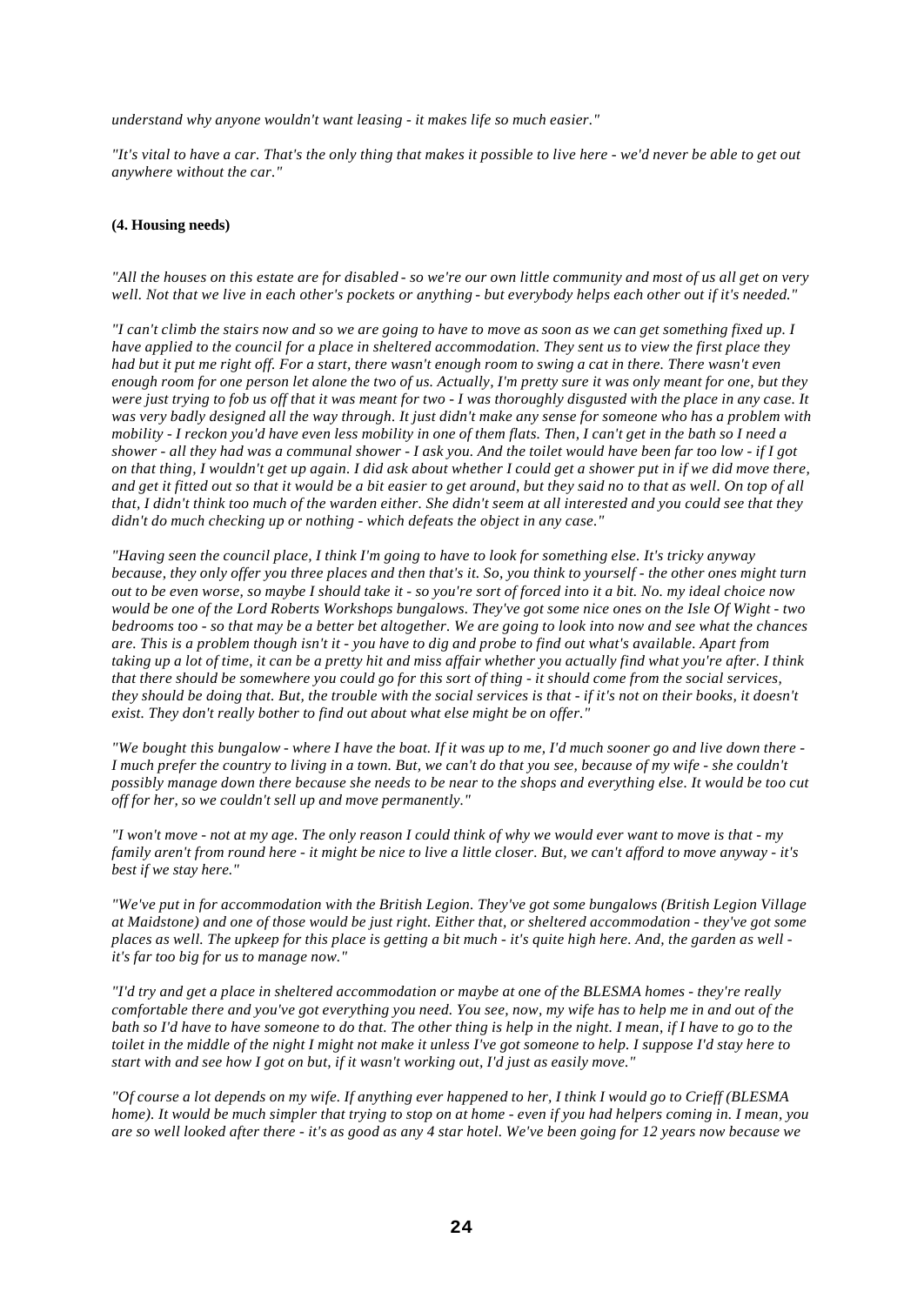like it so much, so I know the place well. The only other thing is the children, but you don't want to go putting *on them, so that's not really on. No, Crieff would definitely be the best bet for me."* 

*"With residential homes - you're confined. I'm an outdoor man by nature - it wouldn't suit me at all. With flats it's the same. It's not for me. If anything happened to my wife and I was desperate I could go into a service home. But, I wouldn't like that - it's too regimented for me."* 

*"You say that most older people don't want to go into a residential home. I'm sure that's right - at least they don't if they can see an acceptable alternative. But, you know, it also depends a lot on what type of home it is and who runs it. Now, BLESMA have two wonderful homes and you are very well looked after there. I think you'll find that most of the men - although there are a few women there now as well - wouldn't be anything like as keen to go there if it was run by some private concern, and if it wasn't specifically for ex-services. They feel comfortable there because they know that it's their home and it's run by their own people. So, I think that has a lot to do with it. But, if you look at the situation for other groups of people who don't have their own organisations looking out for them, I can understand why they wouldn't be so keen, because the standard of care in a lot of the nursing homes around now leaves a lot to be desired by all accounts. But, I think that the future for places like the BLESMA homes is limited because the population is dwindling. Even now, they don't have enough people to fill the places they have. That's why they offer holidays - just to use up the empty places. But, the trouble is that the DHSS are moving other people - not ex-services - in there now. Alright, I understand that they have to go somewhere, and if there are spare places they may as well be used. But, it is a bit of a shame because then the homes lose the special atmosphere they've always had."* 

*"If I had to, I'd go into a residential home. But I'd rather not if I could avoid it. I've been to the BLESMA homes for meetings and functions. They're very good but I think I'd find it very depressing to be there all the time because - if you have a place full of disabled people - you get caught up with people talking about their disabilities all the time - things like that. It's not much fun is it."* 

*"Having a bungalow - it's invaluable if you can't get about so easily. That's why we moved here. We decided life would be easier in a bungalow - especially for my wife."* 

#### **(5. Financial needs/War Pensions)**

*"Financially I'm well off - there's no worries there. In fact, with the two pensions and all the allowances I get with the War Pension, I'd say we're better off now than at any time in our lives."* 

*We had to buy the house. We were getting a rent rebate and then -all of a sudden - they stuck our rent up ,50 overnight. You see, what they done - they took my war pension in with my other pension, and they put them two together. Now, to me, that's wrong. They've always said that the war pensions would never be stopped on any account. But - they've done it in this council. So, I've lost about ,25 a week."* 

*Carer: "Believe me - he gets a pension, but it's hard to live -it's hard just to scrape through. I mean, we don't have no luxuries. We don't get no clothes. As a matter of fact, we get our clothes given to us."* 

*I can't climb ladders now - so I can't do the guttering. I mean, I can't keep paying out ,400 to do the guttering. But, you can't get no help anywhere. Things like that, are what you need, you can't get them. I had to give the garage up, because of the poll tax - I just can't afford it."* 

*Carer: "The council should help. I mean, I do a lot of things here. I mean, I strip walls and everything. And, when you're getting old - I'm 70 now - it does get too much for you. I mean, he tries his best - but we can't afford to keep paying out for people to do it."* 

*Researcher: Do you think the council, or somebody like that, should offer a service to help with things like that - with the repairs and decorating?* 

*"Yes, that would be a good idea - as long as they don't charge too much. You see, some council's might do that but - here - they're absolutely useless. I mean, you go up there, and they just don't want to know they can insult*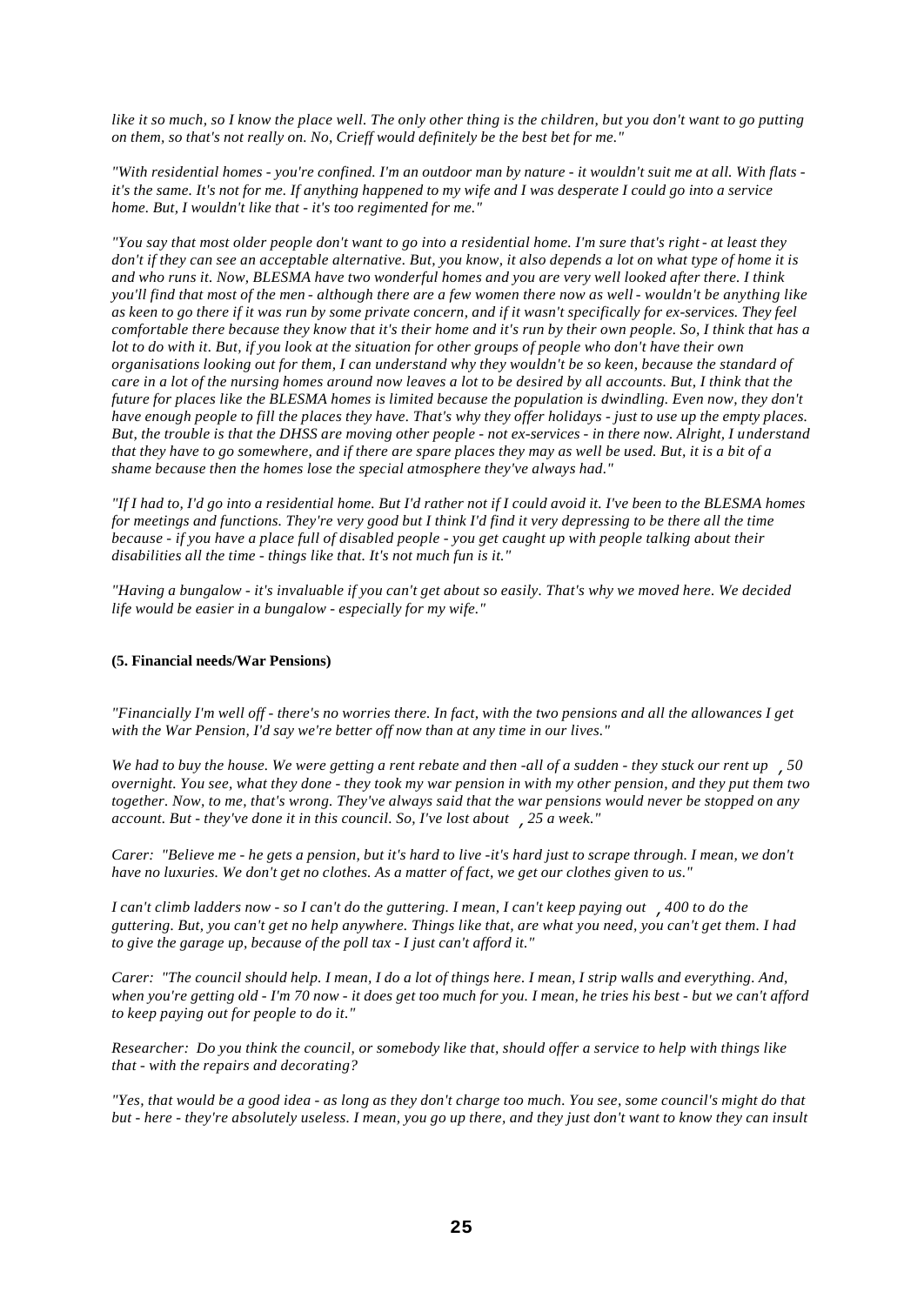*you right and left - that's what you get."* 

*"We're managing OK - we're still able to save a little."* 

*"We were getting a rent rebate first of all. Then, all of a sudden out of the blue we got a letter saying we've got to pay ,56 a fortnight. That's about all you've got - it came as the biggest shock of our life. That's when they stopped my pension -they said they'd take it off my pension. So you can imagine the state we're in can't you? We don't get a penny - we don't get a penny off of nobody. This thing that you're supposed to get rebates - it's a load of rubbish."* 

*Wife: "You know, I wrote 3 letters to Brian Gould - you know the MP. I said - I was under the impression you were supposed to help the disabled and the old age pensioners. But, I said, to my mind you just look after yourselves."* 

*"We get almost ,200. But, that's for 2 of us mind. By the time you've paid your mortgage, your water rates, your insurance, your gas, your electricity - by the time you've finished all that, believe me there's not a lot left over - we got about ,30 a week to live on, and that's it. That's with attendance allowance, mobility allowance, my pension, and her old age pension - everything together - it's not a lot."* 

*Researcher: Do you think the amount of money you've got to pay out has gone up over the years?* 

*"Oh yeah - definitely. I mean, I don't spend a lot because I aint got it to spend. I was better off 10 years ago than what I am today. The money has never been a lot - but it's the cost of living that's gone up so much. I was working up until I was 58 - then they closed the firm. Before that, I'd always worked - I didn't have no disabled badge or nothing like that. It was her (wife) who went and got that. But, that was only after I'd retired."* 

*"The pension you get just doesn't keep up with the cost of living. It's lousy really - we only just get by. If you ask me how much I think we need - I'll tell you, I think it should be ,150 a week. I mean, if you go to these foreign countries - like Germany and that - that's what they're getting. I mean, I've got a friend what lives in Belgium and his pension's about ,200 a week plus their old age pension. It is hard to live here - when we do our shopping, you have to look at every ha'penny you know. And, we don't buy no clothes - if you have any money, it all has to go on the house. With the lack of money - there's a lot of things you have to go without. I mean, there's things what I'd like to have done to the house if I had the money to spend on it - but you can't do it."* 

*Wife: "My daughter has helped us out. But, you can't expect them to keep doing it - not when they've got 3 kids - I can't keep asking her."* 

*"It was only when I was reassessed after my heart attack that I found out about mobility supplement and unemployability. All those years I could have been claiming the allowances - but no-one ever told me that. You see, before I went into service I was a fully qualified mechanical engineer and after the war, of course, I couldn't go back to the same work. So, now I find out that I could have had unemployability supplement and the Reduced Earnings allowance because of that - but I missed out because nobody ever told me that, either at the time or any time since then. Still, I don't ever bother about it now because it's done and there's no sense moaning about it. But, it makes you realise what you've missed out on. I do think they should be more on the ball when it comes to telling people what they're entitled to - but they don't do that."* 

*"I retired when I was 63 - I'm 70 now. I had a duodenal ulcer and so I went out on health grounds. Financially, it's the best thing that ever happened to me because, if I'd stayed on till I was 65 I would have just got the old age pension. But, they told me at BLESMA that I should go before a medical board because I was going out on health grounds. So, I did that and I got 100% pension. That's worked out quite well except that, I also found out I could have been getting that pension for years. I'd never had a medical before then you see. When I told them (at BLESMA) they were amazed. Still, it's too late now."* 

*"The pension is very good but, really, it's come at the wrong time of life. It's not that I don't need the money - I*  do. But, I can tell you, I could have used it much more when I was younger - you know, when you're starting up *a family and all this sort of thing. But, I just didn't get any help in those days."* 

*"I was on 60% when I first came out. So, all that time, they were doing me out of 40% - all them years. When I*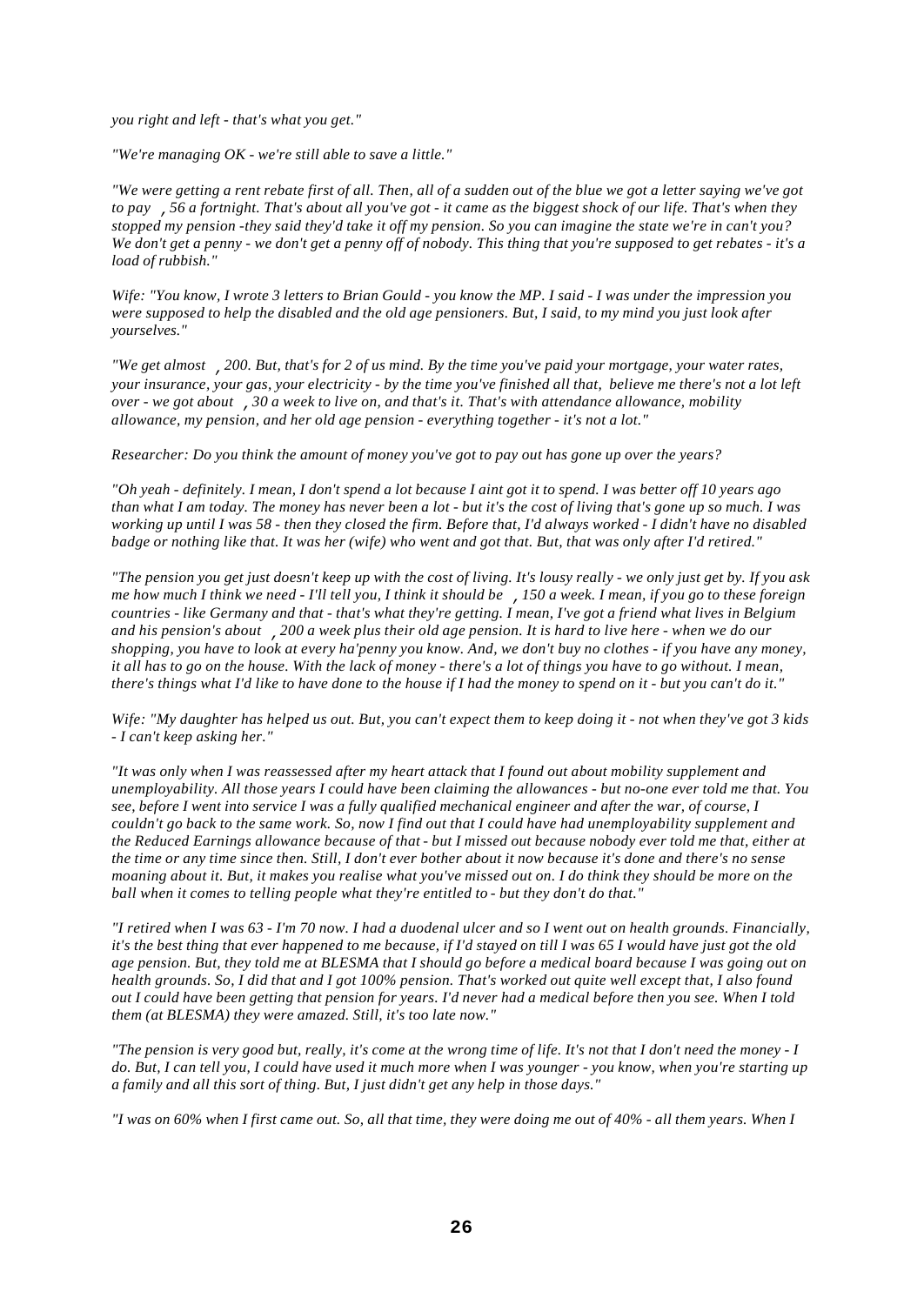*first went to the medical board, they said there was no change. When I got on to BLESMA, and they sent a letter straight away and I got another letter back saying I'd got the 100%. So, why couldn't they have done that in the first place?"* 

*Note: Above respondent developed osteoporosis in the spine as a result of wear and tear caused by the original amputation. But, was not reassessed at 100% until 30 years after the onset of his original impairment.* 

*"And, another thing. I mean, we've all done our bit for the country - but, you take the Falklands - their pensions are double mine is. But, they served about 4 months in the Falklands and I done nearly 6 years in the army - and what do I get - ,60 a week. They're getting ,140 and ,150 a week - so where do you go from there? You see, it's two different payments - but why should there be. The other thing - which BLESMA have been fighting for -is the pensions for the widows. I mean, if anything happened to me, I think my pension should still go to her until she dies - but it don't. That's the sort of thing that these people should try bring up. I mean, if I go, my wife will get about 30 odd pound a week - what's the good of that? So, that's a thing - if you could get round to that in your interviews and your report. When a person dies, and he's on a pension, the pension should keep on until the wife dies. If it's not the full pension - at least half of it, so that at least she's getting something to keep her going. Why can't the Government do something like that - I think that these sort of things should be brought forward so that - the few years they've got left to live - they can enjoy in comfort and not have to scrape and scrounge like you do have to. So, this is a good thing what you're doing - if you could get something like that published."* 

*Wife: "It's not just the money because - with all the work that we've done for the Government at home for all these years - it's a small sum to pay. So, like he says, this is the good thing that you're doing. I mean, I know we can speak for ourselves - but if you've got so many people saying the same things, then you know they're not lying or nothing like that."* 

*"The main complaint I have isn't about the pension itself - it's that you get taxed on it and you're not supposed to. The other thing that does bother me - you probably heard this from a lot of people - the widows - there's so many anomalies about pensions for war widows. You take my wife - she's had to cope all these years and she doesn't get any help - it's not fair. But, if they would only produce some clear guidelines on who can get a widow's pension and who can't then at least you'd know where you stand."* 

*"This business with the Falklands really put my back up as well. Those men were only out there for a few weeks - we were fighting for six years in the second world war. But look at the amounts they got - it's just not right. But, the worst part of it all, I think, is the way they've created two tiers of war widows now. That is shocking such an insult. All those widows gave up everything they had and that's how they get treated. It's unbelievable really. And then, if you think about those whose husbands are still alive - think of all the work they've put in over all those years looking after their husbands, and think of all the money they've saved for the government by doing that. Alright, some of them will get a pension if their husbands go before them. But, that's only if they can establish that they died as result of their war disabilities - and that isn't as easy as it sounds and they may well have to fight to get it. But - the others - they're going to miss out all together, and that's hardly fair is it."* 

*"That was the biggest insult going. I wanted to work but they wanted to give you work that you wouldn't give to a kid - and I wasn't having any of that. That's an insult. They don't look after the disabled - not one bit. I wrote to the council - and they want ,400 to do that run in and ramp at the front. I haven't got ,400 to do that. I can't get a penny - I don't get a penny off nobody. Everything I've got, I've had to work for. I've had nothing off of the State - I've had nothing at all. I mean, I'm a very independent sort of bloke - I would like a bit of help now and again if I need it."* 

*"My wife gets this Mobility Allowance now, although we only found out about that quite by accident. My welfare officer (War Pensions) came on a visit one day and she said - I couldn't help noticing that your wife is having difficulty walking, are you claiming for Mobility? Well, I didn't even know what it was then, so she gave us the form and said to take it along to our doctor. So, she went to see the doctor and he told her he'd fill it in as soon as she walked in practically. He said - it's obvious you should be getting it Mrs. xxxx, so that was that. But, you see, we only found out about that my chance - she could have been claiming it for years, but we just didn't know."* 

*"It's just about enough to cover my expenses - yes." (ie. Mobility Allowance)*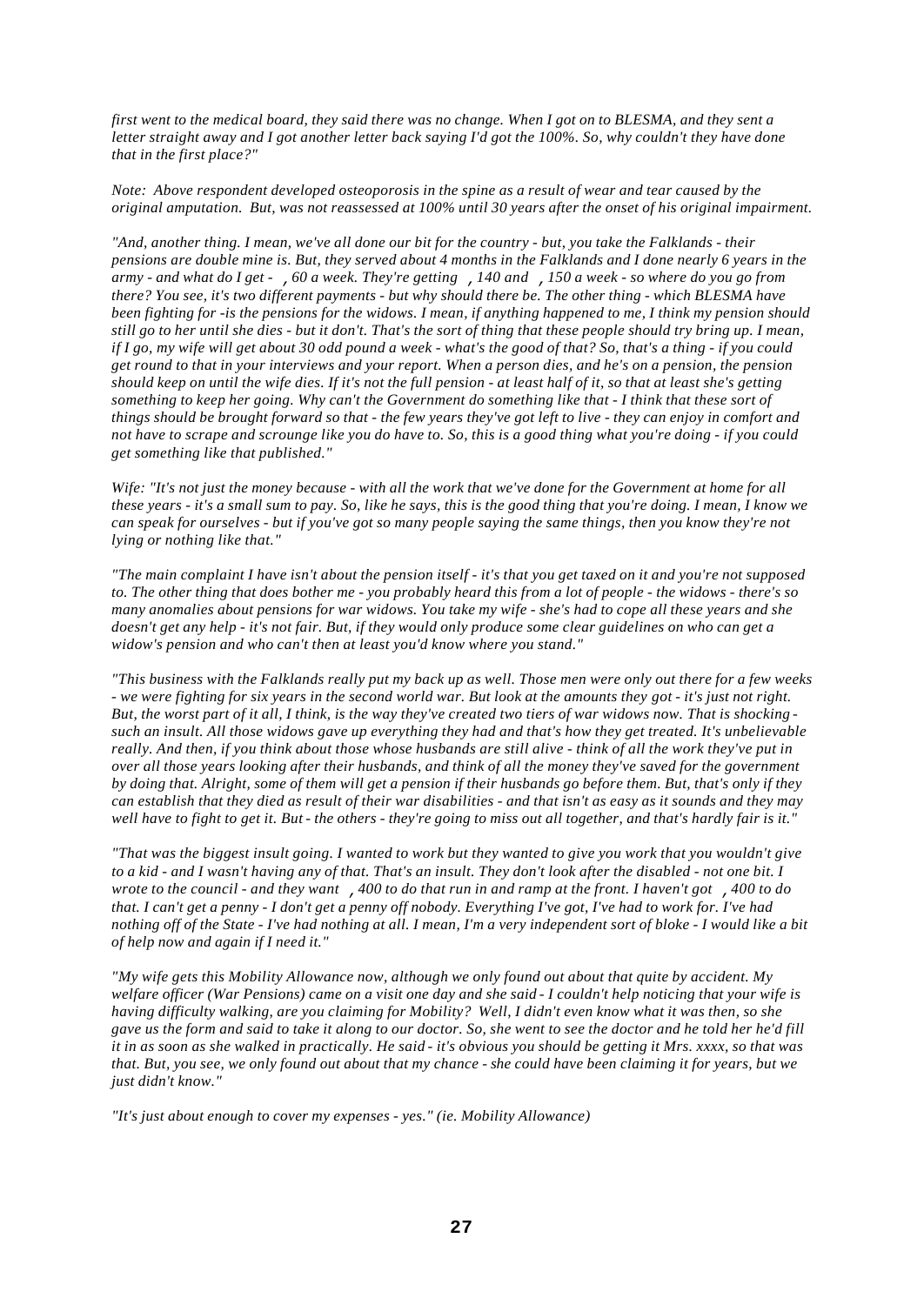#### **(6. General views about BLESMA)**

*"If you ask me, the problem with the ex-services organisations is, they're just too close to the establishment for comfort. They always seem very reluctant to rock the boat in any way in case they upset any of their friends in the civil service or the government. But, when you look at the sort of people running them, it's not surprising is it. They're all majors and colonels - they are actually part of the establishment themselves, and I think that most of them are completely out of touch with how disabled servicemen feel and the sort of problems we have.*"

*"I'll tell you one thing that makes a difference when you're talking about war pensioners. I'm an RAF man myself and I've always thought that there are differences between us RAF and the army pensioners. The RAF men are more gentlemanly, but the army and navy types always seem to me to be whinging and irascible. So, I think you'll find that the ones who are always complaining are more likely to be from the army. The RAF and the army never get on you know - well, in my experience they have never got on."* 

*"I think that self-help is very important. You take an organisation like BLESMA. Now, BLESMA really looks after it's own people and that only started really because no-one else was doing anything. The government made very little provision in the early days and you look how much things have improved from the First World War, to the Second World War, and then you look at what the chaps who came back from the Falklands are getting - tremendous improvements - and you wouldn't of had any of that if it wasn't for people like BLESMA pushing the government all the time. Still, it's a shame in a way that it takes a war to make them sit up and take notice - I hope we never have to see that again. I know because I've been through it, and I think war is madness, I really do. So, self-help is a lot of the answer - and you also have to help yourself. I was lucky enough to get a good education after the war because I went out and got a training grant, otherwise I would never have been able to do that. That has made a tremendous difference to my life, because I was able to get a fairly good job."*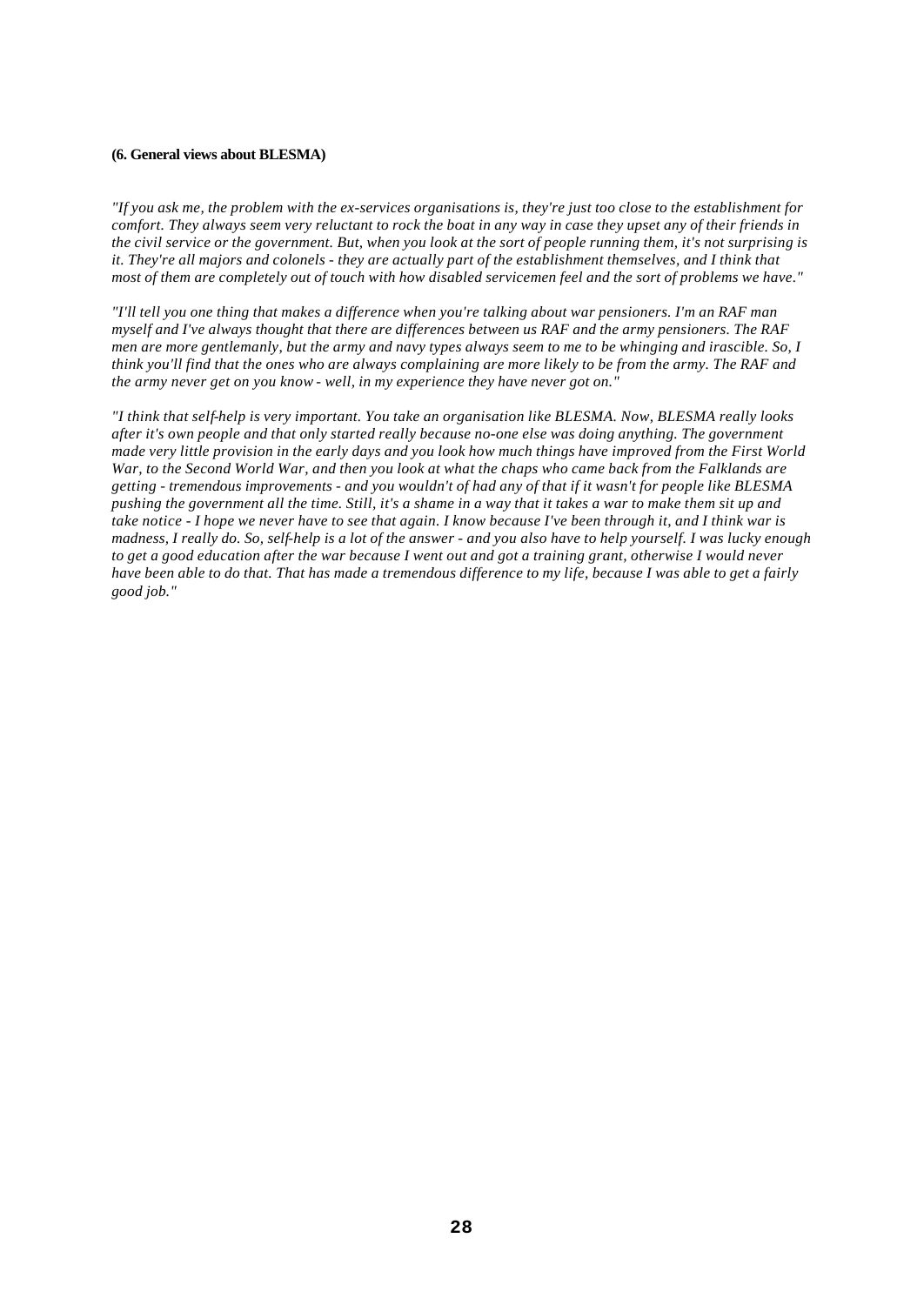#### **THE NEXT STEP**

In highlighting the needs and experiences of people who are ageing with a disability, we have not tried to be particularly prescriptive about how organisations like BLESMA should respond. Rather, we have simply pointed out some of the most important practical implications and highlighted the key issues which older disabled people themselves are most concerned about.

Clearly, then, the onus is on all organisations of and for disabled people to consult with their own older members and to work out whatever strategies they feel are most appropriate to their own needs. However, we hope that we have at least made a contribution by raising the profile of people's concerns about ageing with a disability and pointing to some of the practical measures which are most urgently required.

#### **REFERENCES**

Beardshaw, V. (1988) Last on the List: Community services for people with physical disabilities, London: Kings Fund

CRE (1987) Ageing Minorities: Black People as they grow old in Britain, London: Commission for Racial Equality

Fiedler, B. (1988) Living Options Lottery: Housing and support services for people with severe physical disabilities, London: Prince of Wales Advisory Group on Disability

Harris, A. (1971) Handicapped and Impaired in Great Britain, London: HMSO

Martin, J., Meltzer, H. & Elliot, D. (1988) OPCS Surveys of Disability in Great Britain: Report 1 - The prevalence of disability among adults, London: HMSO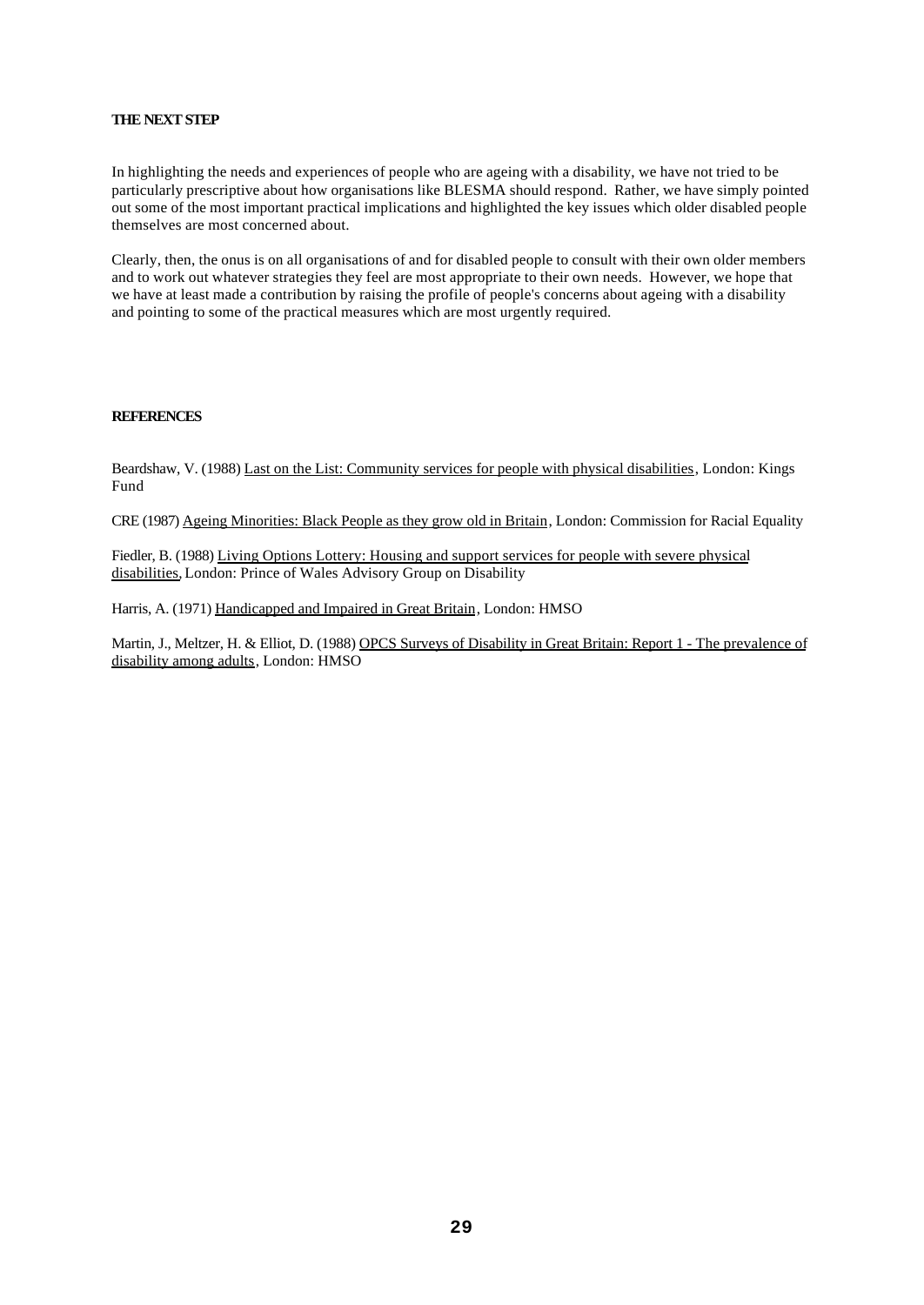## **------------------------------------------------------------ Appendix A: Details of project participants**

**--**

# **Breakdown of impairments (by gender)**

| Disability/impairment | Total respondents |                  |                  | Interview sample |                  |                  |                |
|-----------------------|-------------------|------------------|------------------|------------------|------------------|------------------|----------------|
|                       |                   | Male Female      | Total            | Male Female      |                  | Total            |                |
| Polio                 |                   | 25               | 40               | 65               | 9                | 20               | 29             |
| Multiple Sclerosis    |                   | $\tau$           | 30               | 37               | $\overline{c}$   | 12               | 14             |
| Scoliosis             | $\overline{4}$    | $10\,$           | 14               | $\overline{c}$   | $\boldsymbol{7}$ | 9                |                |
| Arthritis             | 3                 | 16               | 19               | $\mathbf{1}$     | 17               | 18               |                |
| Amputees              |                   | 13               | $\mathbf{1}$     | 14               | 13               | $\mathbf{1}$     | 14             |
| <b>Diabetes</b>       | 43                | 54               | 97               | 6                | 9                | 15               |                |
| Parkinsons            |                   | 10               | $\overline{4}$   | 14               | 3                | $\overline{3}$   | 6              |
| Coronary disease      | 3                 | $\overline{c}$   | 5                | $\mathbf{1}$     | $\overline{c}$   | 3                |                |
| Muscular Dystrophy    |                   | 3                | $\boldsymbol{0}$ | 3                | 3                | $\boldsymbol{0}$ | 3              |
| Friedreichs Ataxia    |                   | $\mathbf{1}$     | $\boldsymbol{0}$ | $\mathbf{1}$     | $\mathbf{1}$     | $\boldsymbol{0}$ | $\mathbf{1}$   |
| Cerebral Palsy        |                   | $\overline{c}$   | $\overline{c}$   | $\overline{4}$   | $\overline{c}$   | $\overline{c}$   | $\overline{4}$ |
| <b>Stroke</b>         |                   | $\boldsymbol{0}$ | 3                | 3                | $\boldsymbol{0}$ | 3                | 3              |
| Asthma                | $\boldsymbol{0}$  | 3                | 3                | $\boldsymbol{0}$ | $\boldsymbol{0}$ | $\boldsymbol{0}$ |                |
| Hearing impairment    |                   | $\boldsymbol{0}$ | $\mathbf{1}$     | $\mathbf{1}$     | $\boldsymbol{0}$ | $\mathbf{1}$     | $\mathbf{1}$   |
| Others/not-specified  |                   | 16               | 28               | 44               | $\overline{c}$   | 3                | 5              |
| <b>TOTALS</b>         |                   | 130              | 194              | 324              | 45               | 80               | 125            |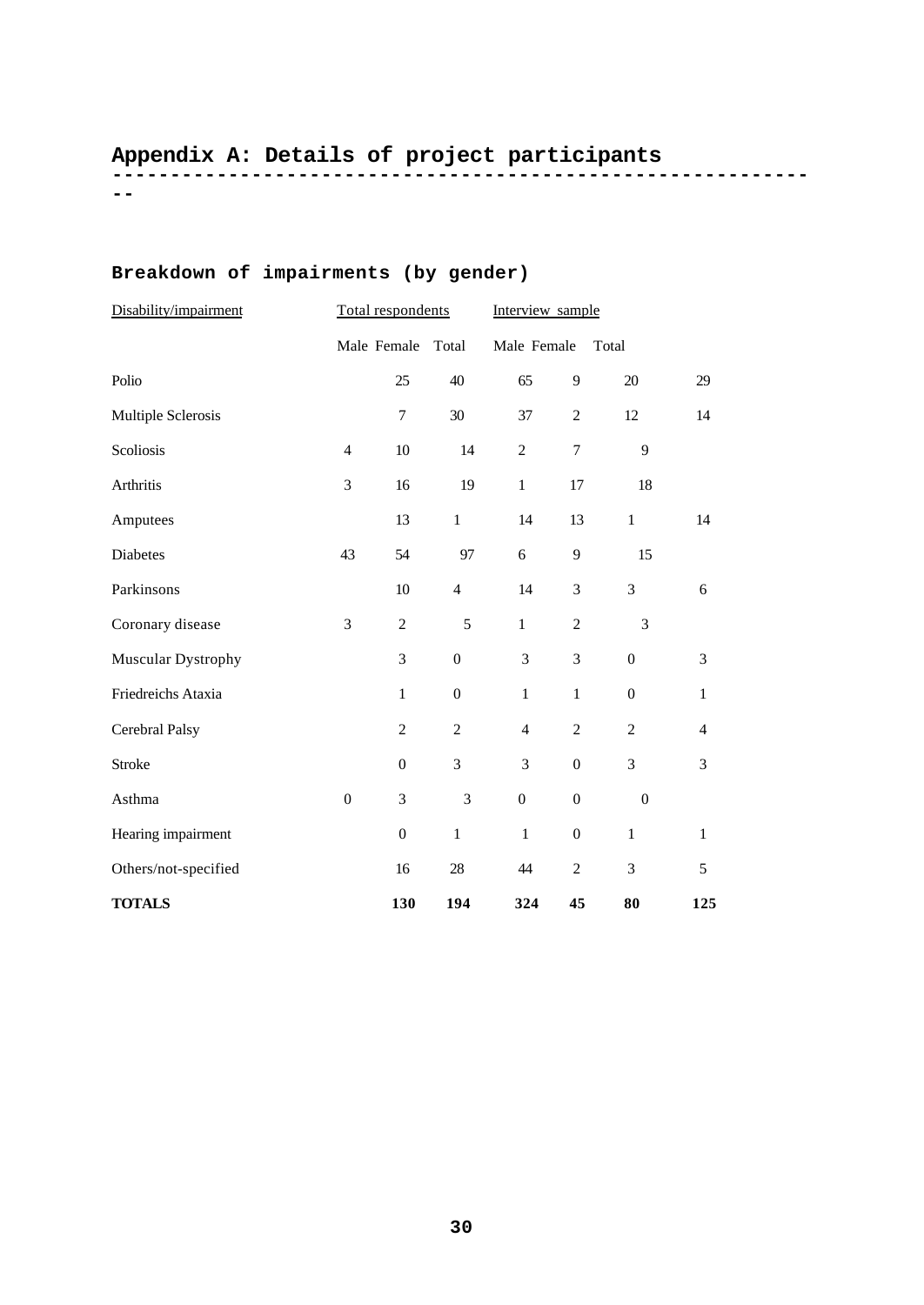## **------------------------------------------------------------ Appendix A: Details of project participants**

**--**

## **Current age by gender and race (interview sample)**

|                                                                |  | Males Females Black/Ethnic White<br>Minority                   |         | All              |              |        |  |  |
|----------------------------------------------------------------|--|----------------------------------------------------------------|---------|------------------|--------------|--------|--|--|
|                                                                |  | $\%$                                                           | $\%$    | $\%$             | $\%$         | $\%$   |  |  |
| Under 40                                                       |  | $\overline{4}$                                                 | $10\,$  | 15               | $\sqrt{5}$   | $8\,$  |  |  |
| $40 - 49$                                                      |  | $\overline{c}$                                                 | 13      | 3                | 11           | 9      |  |  |
| $50 - 59$                                                      |  | 13                                                             | 18      | 12               | 17           | 16     |  |  |
| $60 - 69$                                                      |  | 33                                                             | 26      | 30               | 28           | 29     |  |  |
| $70 - 79$                                                      |  | 33                                                             | $26\,$  | $27\,$           | 29           | 29     |  |  |
| 80 or over                                                     |  | 13                                                             | $\,8\,$ | 12               | $\mathbf{9}$ | $10\,$ |  |  |
| (Base totals)<br>$(N=45)$ $(N=80)$ $(N=33)$ $(N=92)$ $(N=125)$ |  |                                                                |         |                  |              |        |  |  |
| Average age                                                    |  | 67                                                             | 61      | 62               | 63           | 63     |  |  |
|                                                                |  | Number of years disabled by gender and race (interview sample) |         |                  |              |        |  |  |
| Males Females Black/Ethnic White<br>All                        |  |                                                                |         |                  |              |        |  |  |
|                                                                |  | Minority<br>$\%$                                               | $\%$    | $\%$             | $\%$         | $\%$   |  |  |
| Upto 30 years                                                  |  | 24                                                             | 45      | $70\,$           | 26           | 38     |  |  |
| 31 - 50 years                                                  |  | 51                                                             | 40      | 30               | 49           | 44     |  |  |
| Over 50 years                                                  |  | $24\,$                                                         | 15      | $\boldsymbol{0}$ | 25           | 18     |  |  |
| (Base totals)                                                  |  | $(N=45)$ $(N=80)$ $(N=33)$ $(N=92)$ $(N=125)$                  |         |                  |              |        |  |  |

Average years 42 34 24 42 37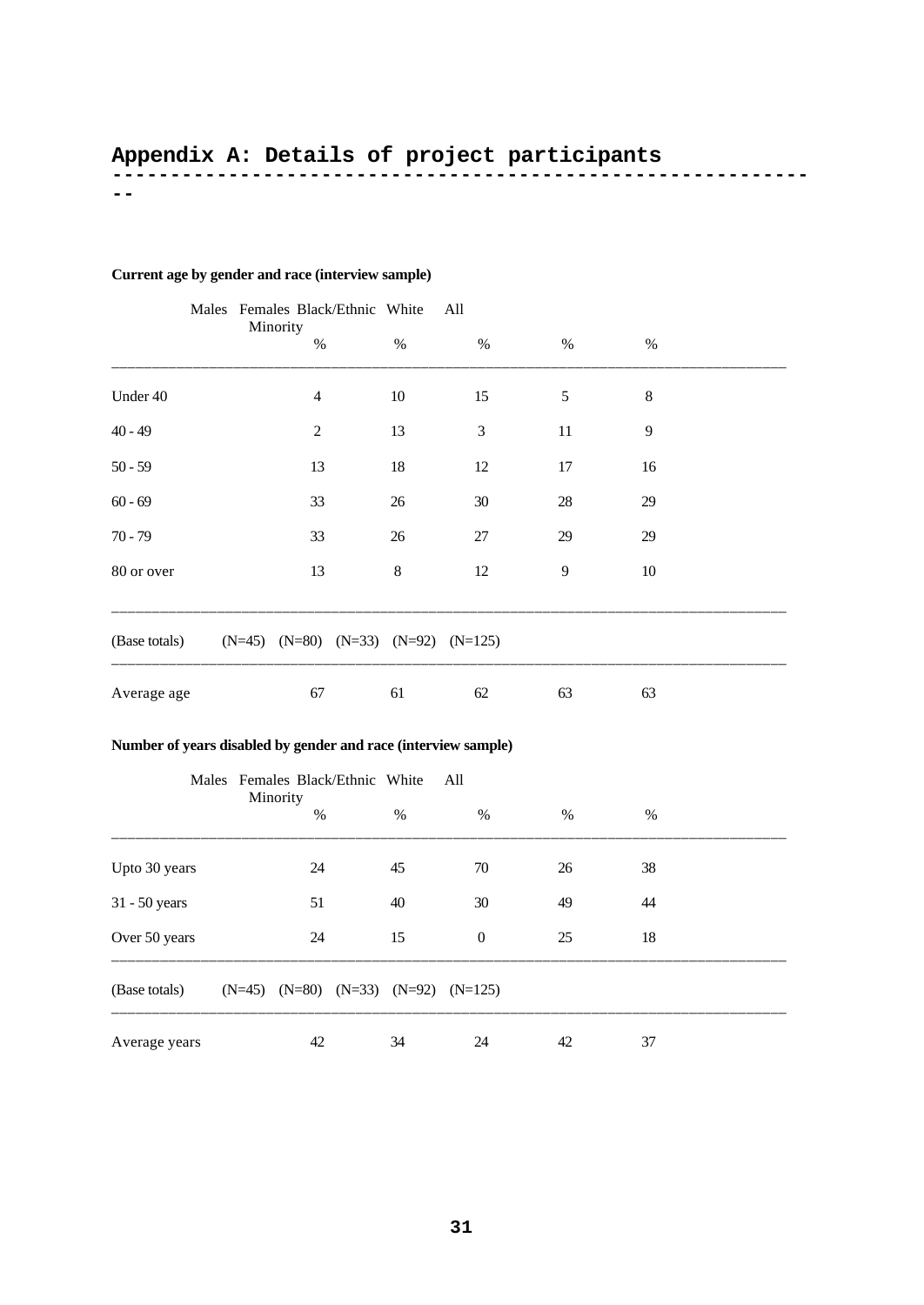# **Appendix B: Dissemination materials produced**

**------------------------------------------------------------ --**

#### **Publications arising from the research**

Zarb, G. (1990) `Ageing with Polio' British Polio Fellowship Bulletin, Vol.28 (5)

Zarb, G. (1990) `Ageing with Diabetes' Balance, No. 119,

Zarb, G. & Oliver, M. (1991) Ageing with a Disability: The Dimensions of Need - Preliminary Findings, London: Thames Polytechnic

Zarb, G. (1991) `Creating a Supportive Environment: Meeting the Needs of People who are Ageing with a Disability', in Oliver, M. (ed) Social Work: Disabled People and Disabling Environments, Jessica Kingsley Press

George, M. (1991) `Unmet Needs', Nursing Times, Vol. 87 (21)

Zarb, G. (1992) `Changes in health care: a British Perspective', Chap. 25 in Whiteneck, G. et al Aging with Spinal Cord Injury, New York: Demos Publications

Oliver, M. (1992) `Societal responses to long-term disability', Chap. 20 in Whiteneck, G. et al Aging with Spinal Cord Injury, New York: Demos Publications

Zarb, G. (1992) `Forgotten but not gone: the experience of ageing with disability', Chap. 2 in Arber, S. and Evandrou, M. (Eds) Elderly People, Independence and the Life Course, London: Jessica Kingsley Press

Zarb, G. (1992) `The dual experience of ageing with a disability', in Swain, J., Finkelstein, V., French, S. and Oliver, M. (Eds) Disabling Barriers: Enabling Environments, London: Sage/Open University Press

Zarb, G. (1993) `Ageing with a disability: A biographical approach', in OU Course Reader K256: An Ageing Society, Milton Keynes: Open University Press (forthcoming)

#### **Main project report**

Zarb, G. and Oliver, M. (1993) Ageing with a disability: What do they expect after all these years?, London: University of Greenwich

ISBN 0 900822 04 X

Price: , 8.50 plus , 1.50 post and packing (Available February/March 1993)

#### **Briefing papers**